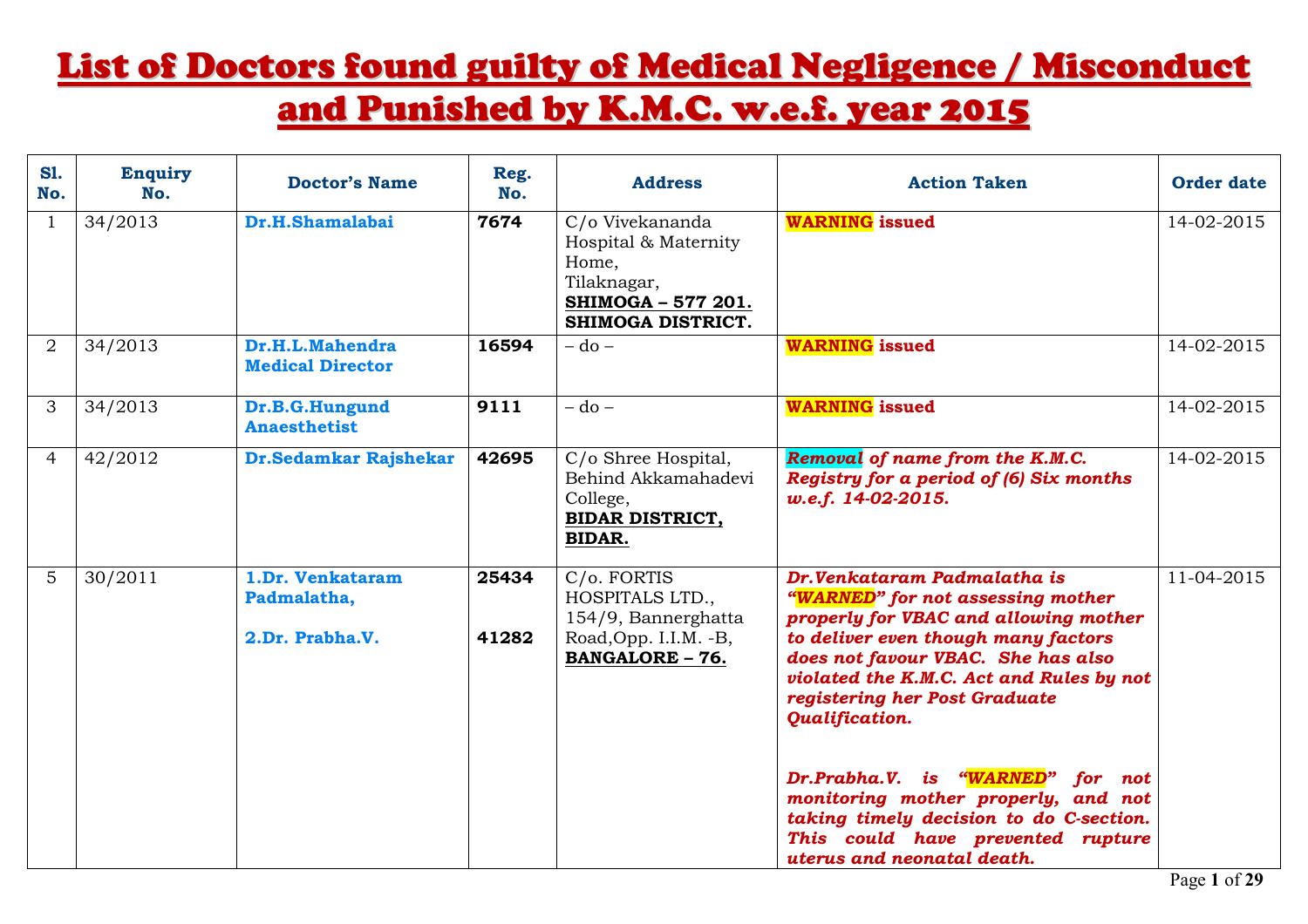| 6              | 12B/2008    | Dr.Mali Manjunath                         | 19388          | C/o M.S. Ramaiah<br>Medical Teaching<br>Hospital, Bangalore.<br>Residing at: No.137/C,<br>AECS Layout,<br>Sanjaynagar,<br><b>BANGALORE - 094.</b> | Removal of name from the K.M.C.<br>Registry for a period of (3) Three<br>months w.e.f. 04-07-2015.                                                                                                                                                                                                                                                                       | 04-07-2015 |
|----------------|-------------|-------------------------------------------|----------------|---------------------------------------------------------------------------------------------------------------------------------------------------|--------------------------------------------------------------------------------------------------------------------------------------------------------------------------------------------------------------------------------------------------------------------------------------------------------------------------------------------------------------------------|------------|
| $\overline{7}$ | 36/2014     | Dr.Satyaraj C.R.                          | 27752          | <b>Casualty Medical</b><br>Officer,<br>C/o. Dr.B.R. Ambedkar<br>Medical College &<br>Hospital,<br>Kadugondanahalli,<br><b>BANGALORE - 45.</b>     | <b>WARNING</b> issued                                                                                                                                                                                                                                                                                                                                                    | 01-08-2015 |
| 8              | 51/2014     | <b>Dr.Leela Bhagavan</b>                  | 10809          | C/o.Cloud Nine<br>Hospital,<br>C/o Kids Clinic India<br>Pvt. Ltd.,<br>#1533, 9th Main,<br>Jayanagar 3rd Block,<br><b>BANGALORE - 11.</b>          | <b>WARNING</b><br><b>Issued for her Professional Misconduct</b><br>for advertising AMWAY Products and<br>not possessing recognized qualification<br>to practice Obstetrics.<br>Corrigendum for the order passed in<br>the KMC/EN0/51/2014 dated 16-09-<br>2015 about "recognized qualification"<br>should be read as "recognized Post<br><b>Graduate Qualification".</b> | 23-08-2015 |
| 9              | ENQ/40/2014 | (1)Dr.K.P.Mallya,<br>(2) Dr.G.S. Paramesh | 29430<br>18785 | 118, 10th Cross,<br>Indiranangar, Ist Stage,<br><b>BANGALORE - 38.</b><br>Ghattadahally Post,<br>Belur Taluk,<br>HASSAN DISTRICT.                 | The Respondents (1)Dr.K.P.Mallya (KMC)<br>Regn.No.29430) and (2)Dr.G.S.Paramesh<br><b>(KMC)</b><br><b>Regn.No.18785)</b><br>have<br>not<br>respected the Council notices issued,<br>hence both Respondents Dr.K.P.Mallya<br>and Dr.G.S.Paramesh are "WARNED" by<br>the Council for misconduct.                                                                           | 12-09-2015 |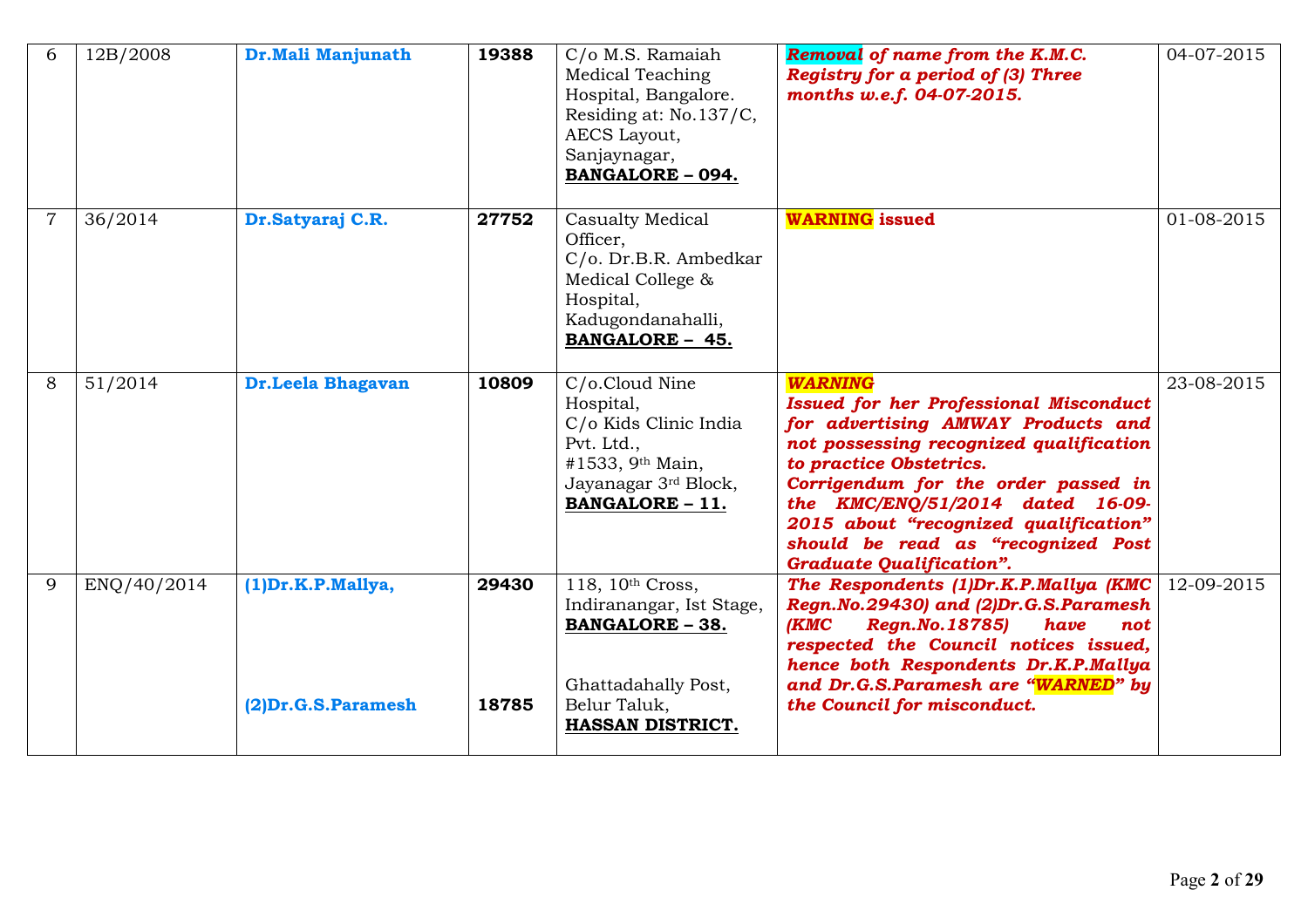| 10 | $MCI-211(2)(218)$<br>$(26)2014-$<br>Ethics/ 135527<br>dated 18-09-<br>2015 | <b>Dr.Parveen Doddamani</b> | 76368  | D/o. Madan Doddamni,<br>No.1013, S.S. Nagar,<br>Bannimantap, B<br>Layout,<br><b>Mysore - 570015.</b>                                                   | <b>Dr.Parveen Doddamani be debarred for</b> $05-08-2015$<br>3 years for undertaking any post of<br>medical teacher or any post of similar<br>nature in any university/medical<br>college for violation of the Code of<br><b>Medical</b><br>Ethics.<br><b>The</b><br>said<br>recommendation/decision has<br>been<br>approved by the Executive Committee of<br>the Council at its meeting held on 05-<br>08-2015 |            |
|----|----------------------------------------------------------------------------|-----------------------------|--------|--------------------------------------------------------------------------------------------------------------------------------------------------------|----------------------------------------------------------------------------------------------------------------------------------------------------------------------------------------------------------------------------------------------------------------------------------------------------------------------------------------------------------------------------------------------------------------|------------|
| 11 | KMC/ENQ/11/2<br>014                                                        | Dr.Banu Devi.               | 105294 | C/o.General Hospital<br>(W & C),<br>K.G.F. - 563 122,                                                                                                  | <b>WARNED</b> for Professional Misconduct<br>for not registering with K.M.C. There is<br>no negligence made out while managing<br>the patient.                                                                                                                                                                                                                                                                 | 21-11-2015 |
| 12 | KMC/15EXP/D<br>OCT/2015                                                    | Dr.R.Hemantraj Savalge      | 75056  | <b>Indian Red Cross</b><br>Society,<br>Karnataka State<br>Branch,<br>No.26, Red Cross<br>Bhavan,<br>Ist Floor, Race Course<br>Road,<br>Bengaluru - 01. | Dr.Hemanth Savalge R. is "WARNED" by<br><b>Council</b><br>for his<br>Professional<br>the<br><b>Misconduct"</b><br>since he is<br>signing<br>attendance Register at two different<br>working places without any supportive<br>documents/Orders from the Competent<br>Employer.                                                                                                                                  | 06-02-2016 |
| 13 | KMC/ENQ/21/2<br>013                                                        | Dr.S.T.Sridhar              | 23417  | Government General<br>Hospital,<br>Jayanagar,<br><b>BANGALORE.</b>                                                                                     | Dr.S.T.Sridhar<br>"WARNED"<br>is<br>for<br>Violation of Code of Medical Ethics, for<br>issuing Certificate which is not as per<br>prescribed Medical Council of India<br>guidelines and using superlative like<br>"spiritually".                                                                                                                                                                               | 19-03-2016 |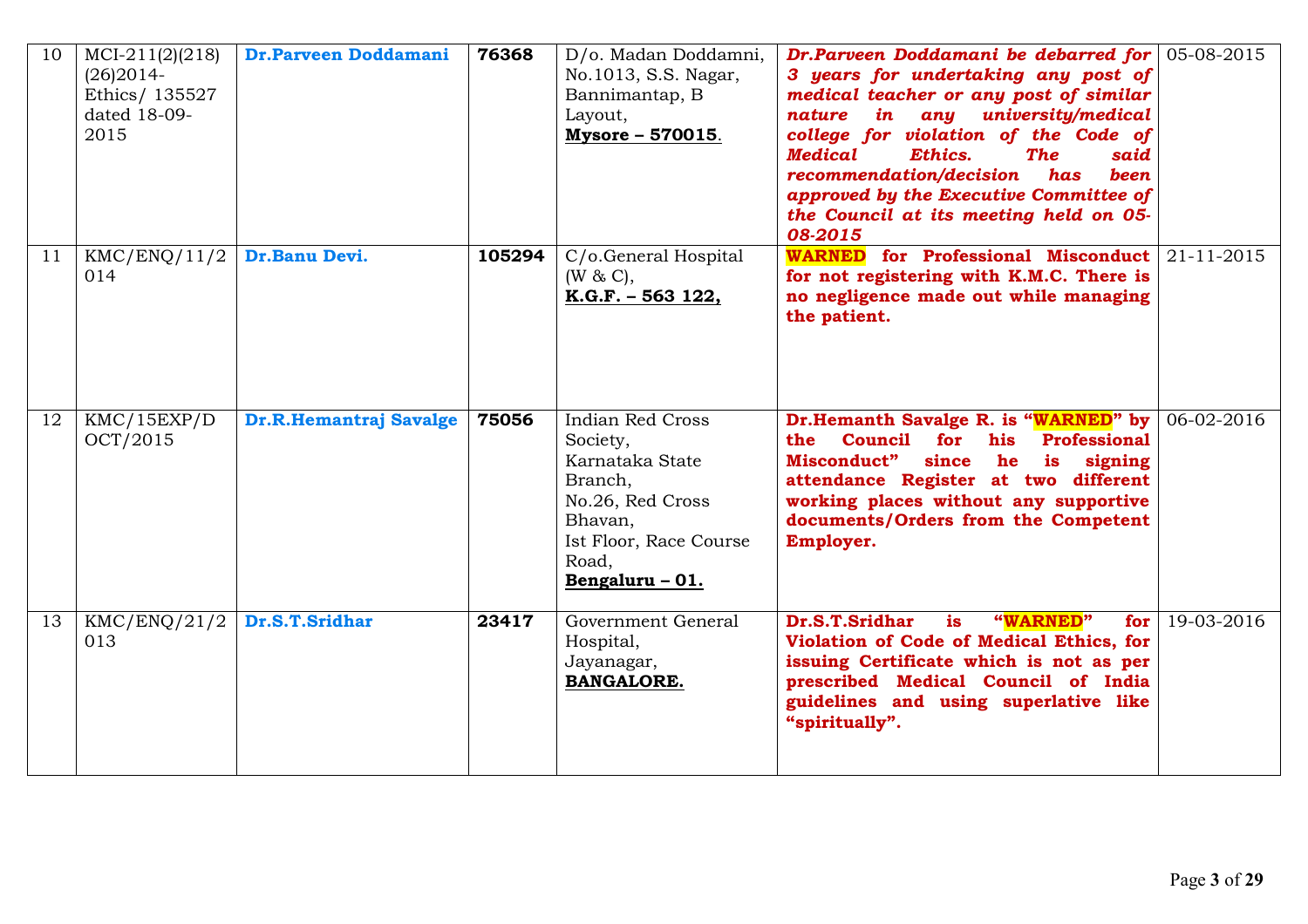| 14 | KMC/ENQ/23/2<br>014                                | Dr.Prabhu Munavalli                                                                   | 73658           | Department of<br>Orthopaedics,<br>Karnataka Institute of<br>Medical Sciences,<br>HUBLI.                                                                                                                                         | Respondent doctor had evaded the<br>Professional<br><b>Ethics</b><br>issued<br>and<br>certificate and has advised rest for<br>seven (7) months retrospectively on the<br>date of issuing Medical certificate.<br>his<br>"WARNED"<br>he<br>Hence,<br>for<br><b>Professional Misconduct.</b>                                                            | 09-04-2016 |
|----|----------------------------------------------------|---------------------------------------------------------------------------------------|-----------------|---------------------------------------------------------------------------------------------------------------------------------------------------------------------------------------------------------------------------------|-------------------------------------------------------------------------------------------------------------------------------------------------------------------------------------------------------------------------------------------------------------------------------------------------------------------------------------------------------|------------|
| 15 | KMC/ENQ/57/2<br>014                                | 1.Dr.Smitha M. Satish<br>2.Dr.Chandrashekhar                                          | 46335<br>21168. | C/o Sri Satya Sai<br>Hospital,<br>N.H.206,<br>Kadur Town - 577 548,<br><b>Chickmagalur District</b><br>Paediatrician.                                                                                                           | Dr.Smitha<br><b>M.Satish</b><br>and<br>Dr.Chandrashekhar, Paediatrician<br>are<br>"WARNED"<br>for<br>not<br>carrying<br>out<br>resuscitation of new<br>born as<br>per<br>protocol.                                                                                                                                                                    | 26/06/2016 |
| 16 | KMC/ENQ/74/2<br>014                                | 1)The Managing<br>Director -<br><b>Cloud Nine Hospital.</b><br>2) Dr. Leela Bhagavan, | 10807           | C/o Cloud Nine<br>Hospital<br>Senior Consultant<br>Obstetrician &<br>Gynaecologist,<br>C/o Cloud Nine<br>Hospital,<br>C/o Kids Clinic India<br>Pvt. Ltd.,<br>#1533, 9th Main,<br>Jayanagar 3rd Block,<br><b>BANGALORE - 11.</b> | "WARNED"<br>Dr.Leela Bhagavan is "WARNED" for not<br>possessing recognized qualification to<br>practices obstetrics as her D.G.O.<br>qualification from<br>Dublin is<br>not<br>recognized under M.C.I. Schedule. Thus<br>she has violated the Code of Medical<br>Ethics Section 6.1, she is also WARNED<br>for promoting Pharma products by<br>AMWAY. | 26-06-2016 |
| 17 | KMC/ENQ/11/2<br>015<br>$\&$<br>KMC/ENQ/75/2<br>014 | Dr.M.V.Nagendran, M.D.                                                                | 23187           | Consulting Physician,<br>D-506, Mantri<br>Elegance,<br>Behind Shoppers Stop,<br>Bannerghatta<br>Main Road, N.S. Palya,<br><b>BANGALORE - 76.</b>                                                                                | Dr.M.V.Nagendran, name is removed<br>from the Karnataka Medical Registry for<br>infamous conduct.                                                                                                                                                                                                                                                     | 16-07-2016 |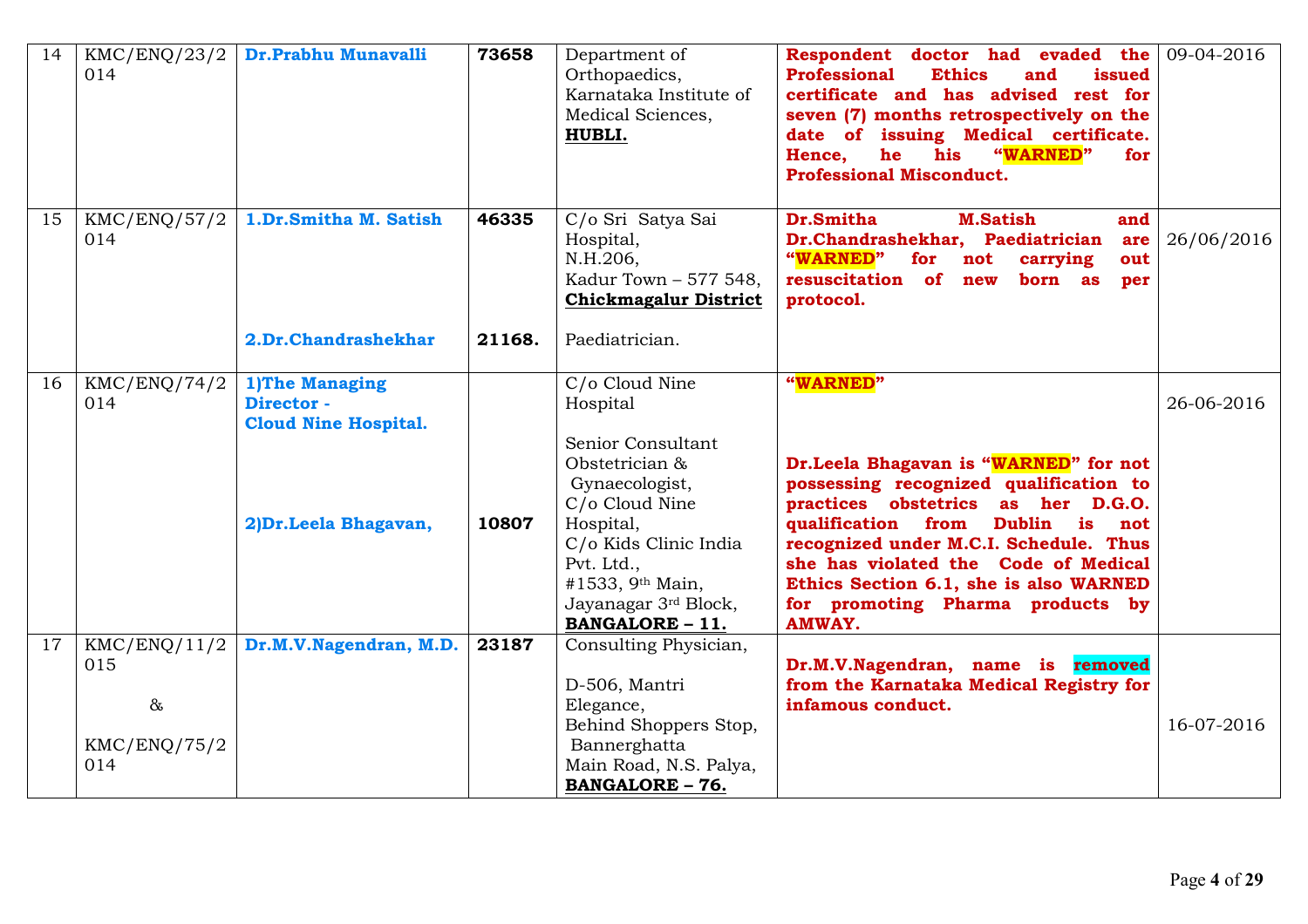| 18 | No.MCI-<br>211(2)(91)(63)(Co<br>mplaint)<br>$/2015-$<br>Ethics/120036<br>dated 11-07-<br>2016 | Dr.P.MADANIKA.       | 76831 | # 570, $2^{nd}$ Cross,<br>2 <sup>nd</sup> Phase,<br>3rd Main, 5th Stage,<br><b>BEML</b> Layout,<br>Rajarajeshwarinagar,<br><b>BANGALORE - 98.</b>                 | Dr.P.Madanika be removed from the<br>Indian Medical Register for a period of<br>6 (six) months from the date of<br>notification.<br>The K.M.C. has updated the said<br>decision in K.M.C. Registry and his<br>name removed from the K.M.C. Registry<br>for a period of six months w.e.f. 06-08-<br>2016.       | $6 - 8 - 2016$ |
|----|-----------------------------------------------------------------------------------------------|----------------------|-------|-------------------------------------------------------------------------------------------------------------------------------------------------------------------|----------------------------------------------------------------------------------------------------------------------------------------------------------------------------------------------------------------------------------------------------------------------------------------------------------------|----------------|
| 19 | No.MCI-<br>211(2)(91)(15)(Co<br>mplai<br>$nt)/2015-$<br>Ethics/119614<br>dated 09-07-<br>2016 | Dr.Shilpa S.Naik     | 79838 | <b>Resident Quarters</b><br>No. SA N 313,<br><b>DM-WIMS Studio</b><br>Apartment,<br>Naseera Nagar, Meppadi<br>P.O.,<br>Wayanad (Dist),<br><b>KERALA - 673577.</b> | Dr.Shilpa S. Naik be removed from the<br>Indian Medical Register for a period of<br>6 (six) months from the date of<br>notification.<br>The K.M.C. has updated the said<br>decision in K.M.C. Registry and his<br>name removed from the K.M.C. Registry<br>for a period of six months w.e.f. 06-08-<br>2016.   | $6 - 8 - 2016$ |
| 20 | No.MCI-<br>211(2)(91)(64)(Co<br>mplaint)<br>$/2015-$<br>Ethics/119605<br>dated 09-07-<br>2016 | Dr.Sachin S.Shabadi  | 82901 | Shabadi Hospital,<br>Station Road,<br>Near Aradhana Lodge,<br><b>BAGALKOT.</b>                                                                                    | Dr.Sachin S Shabadi be removed from<br>the Indian Medical Register for a period<br>of 6 (six) months from the date of<br>notification.<br>The K.M.C. has updated the said<br>decision in K.M.C. Registry and his<br>name removed from the K.M.C. Registry<br>for a period of six months w.e.f. 06-08-<br>2016. | $6 - 8 - 2016$ |
| 21 | No.MCI-<br>211(2)(91)(6)(Co<br>mplaint)<br>$/2015-$<br>Ethics/119623<br>dated 09-07-<br>2016  | Dr. H.P.Shanta Kumar | 23091 | No.22, R.K.Layout,<br>III Phase, 6th Cross,<br>Padmanabhnagara,<br>Bangalore - 70.                                                                                | Dr.H.P.Shanta Kumar be removed from<br>the Indian Medical Register for a period<br>of 6(six) months from the date of<br>notification.<br>The K.M.C. has updated the said<br>decision in K.M.C. Registry and his<br>name removed from the K.M.C. Registry<br>for a period of six months w.e.f. 06-08-<br>2016.  | $6 - 8 - 2016$ |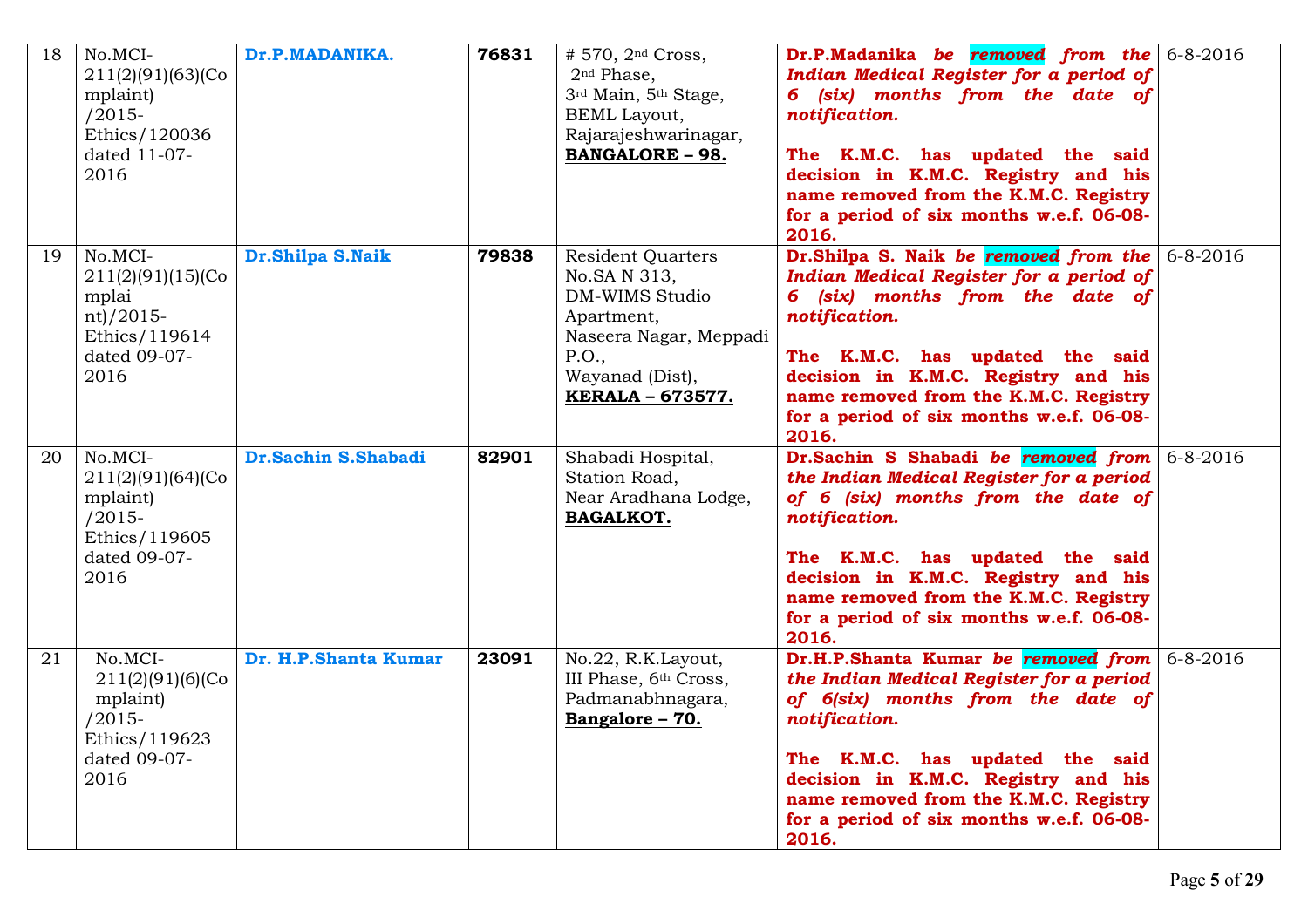| 22 | No.MCI-<br>211(2)(91)(8)(Co<br>mplaint)<br>$/2015-$<br>Ethics/119781<br>dated 09-07-<br>2016  | <b>Dr.Bolar Ram Prasad</b>    | 29554 | 17-7-452-12, S4,<br>Stanpark Apartment,<br>Park View Road,<br>Valencia, Attavar,<br><b>MANGALORE - 575</b><br>002                                                                                                                                                                                                                                            | Dr.Bolar Ram Prasad be removed from<br>the Indian Medical Register for a period<br>of 6(six) months from the date of<br>notification.<br>The K.M.C. has updated the said<br>decision in K.M.C. Registry and his<br>name removed from the K.M.C. Registry<br>for a period of six months w.e.f. 06-08-<br>2016.       | $6 - 8 - 2016$ |
|----|-----------------------------------------------------------------------------------------------|-------------------------------|-------|--------------------------------------------------------------------------------------------------------------------------------------------------------------------------------------------------------------------------------------------------------------------------------------------------------------------------------------------------------------|---------------------------------------------------------------------------------------------------------------------------------------------------------------------------------------------------------------------------------------------------------------------------------------------------------------------|----------------|
| 23 | No.MCI-<br>211(2)(91)(50)(Co<br>mplaint)<br>$/2015-$<br>Ethics/119639<br>dated 09-07-<br>2016 | Dr.Basavraj. M.<br>Tinginkai, |       | " Shruti", Plot No.151<br>&152,<br>Samarth Housing<br>Colony,<br>Ganeshpur,<br>Belgaum - 591108.                                                                                                                                                                                                                                                             | Dr.Basavraj. M. Tinginkai be removed<br>from the Indian Medical Register for a<br>period of 6(six) months from the date of<br>notification.<br>The K.M.C. has updated the said<br>decision in K.M.C. Registry and his<br>name removed from the K.M.C. Registry<br>for a period of six months w.e.f. 06-08-<br>2016. | $6 - 8 - 2016$ |
| 24 | KMC/ENQ/18/2<br>$013$ and<br>KMC/35Exp/Do<br>ct/2015                                          | Dr.Laxminarayana K.           | 22710 | Working at:<br>Professor & HOD,<br>Department of<br>Pharmacology,<br>Vijayanagar Institute of<br>Medical Sciences,<br>Bellary.<br>Also at:<br>C/o Prakash Clinic,<br>Club Road, Parimala<br>Complex,<br>Near S.P. Circle,<br><b>BELLARY - 583 103.</b><br>$Res:$ -<br>No.7, "Yashasvi",<br>Near Welcome Gate,<br>Seruguppa Road,<br><b>BELLARY - 583103.</b> | Karnataka Medical Council unanimously<br>decided to remove Dr.Lakshminarayana<br>K. (KMC Reg.No.22710) name in the<br>Karnataka Medical Registry for the<br>period of 2 years from the date of issue<br>of order.                                                                                                   | 17-09-2016     |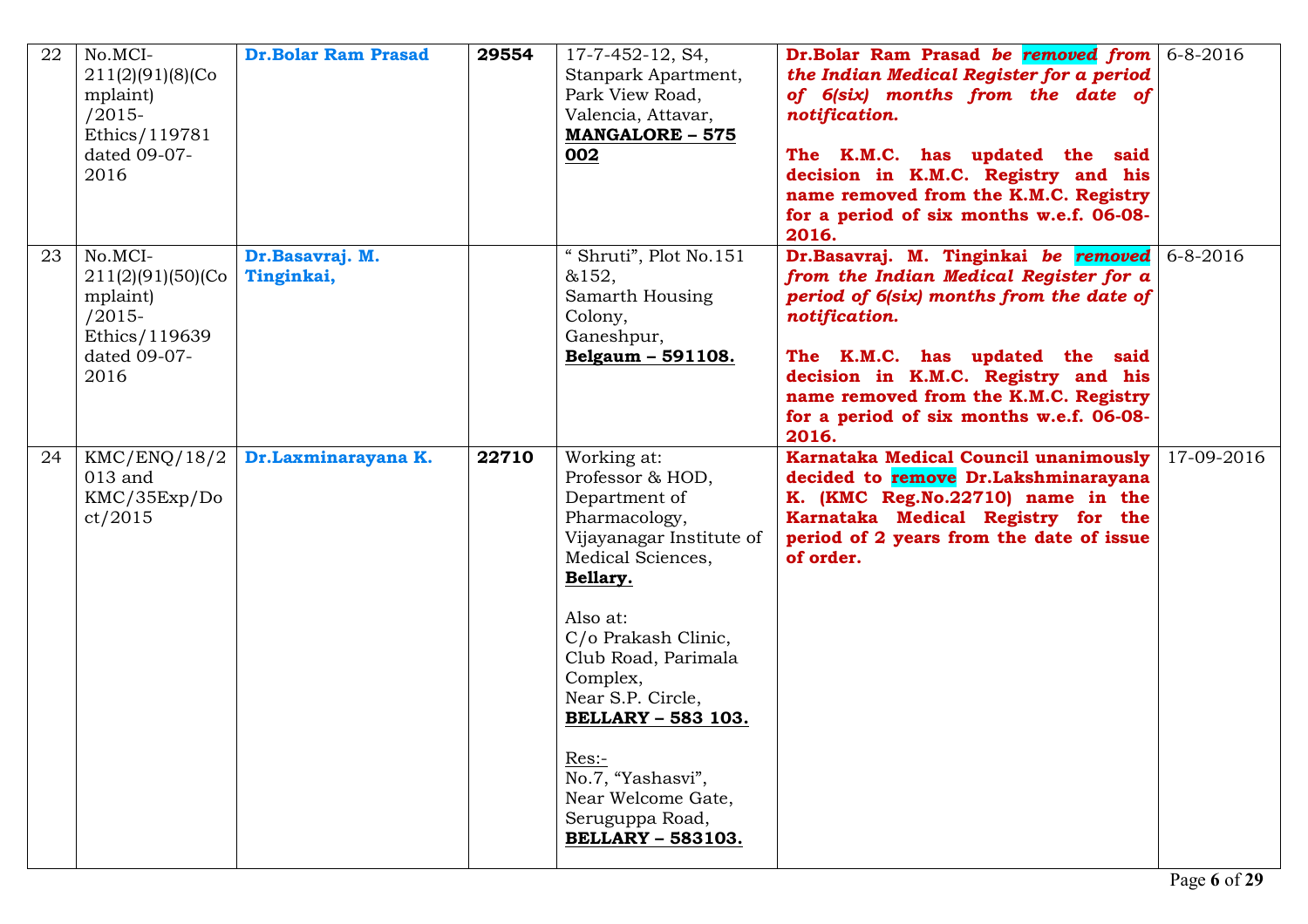| 25 | KMC/ENQ/26/2<br>008                                                                                                | Dr.T.<br>Somashekharappa,                                          | 26417 | Consultant Orthopaedic<br>Surgeon,<br>Basaveshwara Medical<br>College,<br>Hospital & Research<br>Centre,<br>N.H.4 By-Pass, | Dr.Somashekarappa T. (KMC Reg.No.<br>26,417) has failed to appear for three<br>consecutive notices, hence he is<br>"WARNED" for Professional Misconduct.                                                                                                                                                       | 17-09-2016 |
|----|--------------------------------------------------------------------------------------------------------------------|--------------------------------------------------------------------|-------|----------------------------------------------------------------------------------------------------------------------------|----------------------------------------------------------------------------------------------------------------------------------------------------------------------------------------------------------------------------------------------------------------------------------------------------------------|------------|
|    |                                                                                                                    |                                                                    |       | Near Housing Board<br>Colony,<br><b>CHITRADURGA-</b><br>577501.<br>Presently working at:                                   |                                                                                                                                                                                                                                                                                                                |            |
|    |                                                                                                                    |                                                                    |       | Prof. & HOD of<br>Orthopaedics,<br>Rohilkhand Medical<br>College,<br>Bareilly $-243006$ ,<br>UTTAR PRADESH.                |                                                                                                                                                                                                                                                                                                                |            |
| 26 | $47$ Exp/Doct/20<br>16                                                                                             | <b>Dr.DEVARAJ</b><br><b>VIRUPAKSHAYYA</b><br><b>RAICHUR HARSHA</b> | 29655 | PLOT NO-57 AND 58,<br><b>SIRUR PARK 2ND</b><br>STAGE,<br>VIDYANAGAR, Dharwad<br><b>HUBLI - 580021.</b>                     | The earlier order dated 07-01-2017<br>issued by the Council is revised as<br>under: "The name of Dr.Devaraj Raichur<br>is restored in the KMC Registry, status<br>quo ante"                                                                                                                                    | 21-01-2017 |
| 27 | MCI/7Not/Dec/<br>2016<br>MCI-<br>211(2)(91)(65)<br>(Complaint)/201<br>$5-$<br>Ethics/120935<br>dated<br>18-07-2016 | Dr.Vishal K. Kadeli                                                | 87395 | CTS No.804/B, Pipeline<br>Road,<br>Near Amrut Malan<br>Factory,<br>Vijay Nagar,<br><b>BELGAUM.</b>                         | DR.VISHAL K. KADELI be removed from<br>the Indian Medical Register for a period<br>of 6 (six) months from the date of<br>notification.<br>The K.M.C. has updated the said<br>decision in K.M.C. Registry and his<br>name removed from the K.M.C. Registry<br>for a period of six months w.e.f. 17-12-<br>2016. | 17-12-2016 |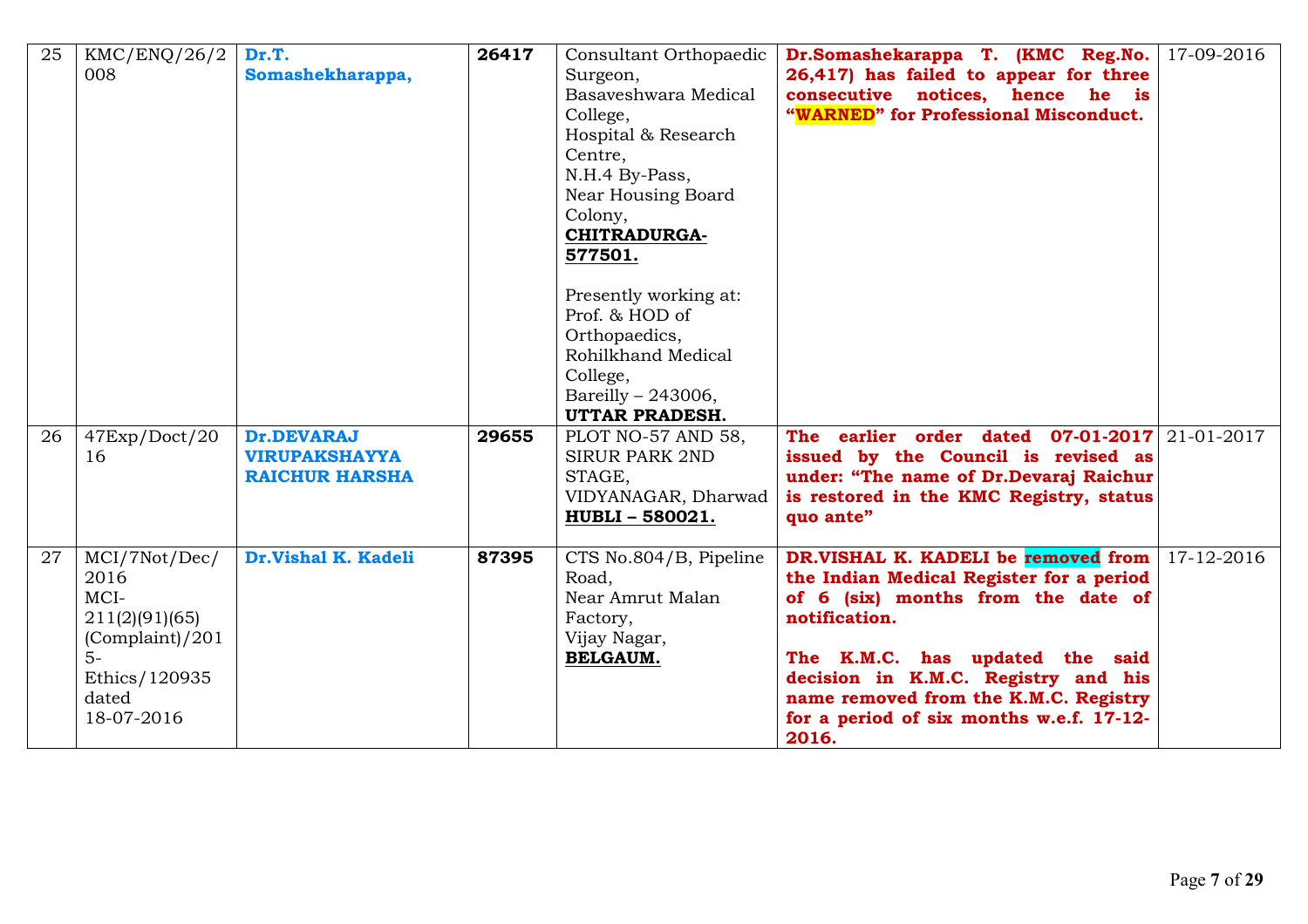| 28 | MCI/8Not/Dec/<br>2016.<br>MCI-<br>211(2)(218)(5)/2<br>$014 -$<br>Ethics/149936<br>dated 05-12-<br>2016 | <b>Dr.Mohamed Shoukat</b><br><b>Omar</b> | 25291   | 1) Dr.Mohamed<br>Shoukat Omar,<br>Professor,<br>Department of<br>Pharmacology,<br>S/o Sh.Mohamed<br>Omar,<br>NT F-5, Faculty Flats,<br>FHMC Campus, Tundla,<br>FIROZABAD - 283204.<br>2) Dr.Mohamed<br>Shoukat Omar,<br>Professor, | As per Medical Council of India<br><b>Notification</b><br>No.MCI-<br>211(2)(218)(5)/2014-Ethics/149936<br>dated 05-12-2016, Karnataka Medical<br>Council has decided to remove your<br><b>Dr.Mohamed</b><br><b>Shoukat</b><br>Omar<br>name<br>(K.M.C. Reg.No.25291) from Karnataka<br>Medical Registry till you appears for<br>Enquiry before M.C.I. and inform to this<br>office.                                                                                                                                                                                     | 30-12-2016 |
|----|--------------------------------------------------------------------------------------------------------|------------------------------------------|---------|------------------------------------------------------------------------------------------------------------------------------------------------------------------------------------------------------------------------------------|------------------------------------------------------------------------------------------------------------------------------------------------------------------------------------------------------------------------------------------------------------------------------------------------------------------------------------------------------------------------------------------------------------------------------------------------------------------------------------------------------------------------------------------------------------------------|------------|
|    |                                                                                                        |                                          |         | Department of<br>Pharmacology,<br>S/o Sh.Mohamed<br>Omar,<br>NTS, G-3, Block, Qtr<br>No.32,<br>Staff Fathima Institute<br>of Medical Sciences,<br>Kadapa - 516003,<br><b>ANDHRA PRADESH.</b>                                       |                                                                                                                                                                                                                                                                                                                                                                                                                                                                                                                                                                        |            |
| 29 | KMC/ENQ/47/2<br>014                                                                                    | <b>Dr.Sunita Agarwal</b>                 | 36,478. | Dr.Sunita Agarwal,<br>Medical Director,<br>C/o Agarwal Eye<br>Hospital,<br>15, Eagle Street,<br>Longford Town,<br><b>BANGALORE - 560</b><br>025.                                                                                   | after final chance given to<br><b>Even</b><br>Dr.Sunita Agarwal, she failed to appear<br>before the Council. Council has taken<br>serious view regarding her absence for<br>proceedings in spite of repeated<br>direction by the Council.<br>Respondent was directed to submit<br>citations and legal validity of Gene<br>therapy which she failed to submit.<br>Council has decided to remove her<br>name from the K.M.C. Registry for a<br>period of one year from 28-01-2017 to<br>28-01-2018 as per Section 6.5 Secret<br>Remedies: "The prescribing or dispensing | 21-01-2017 |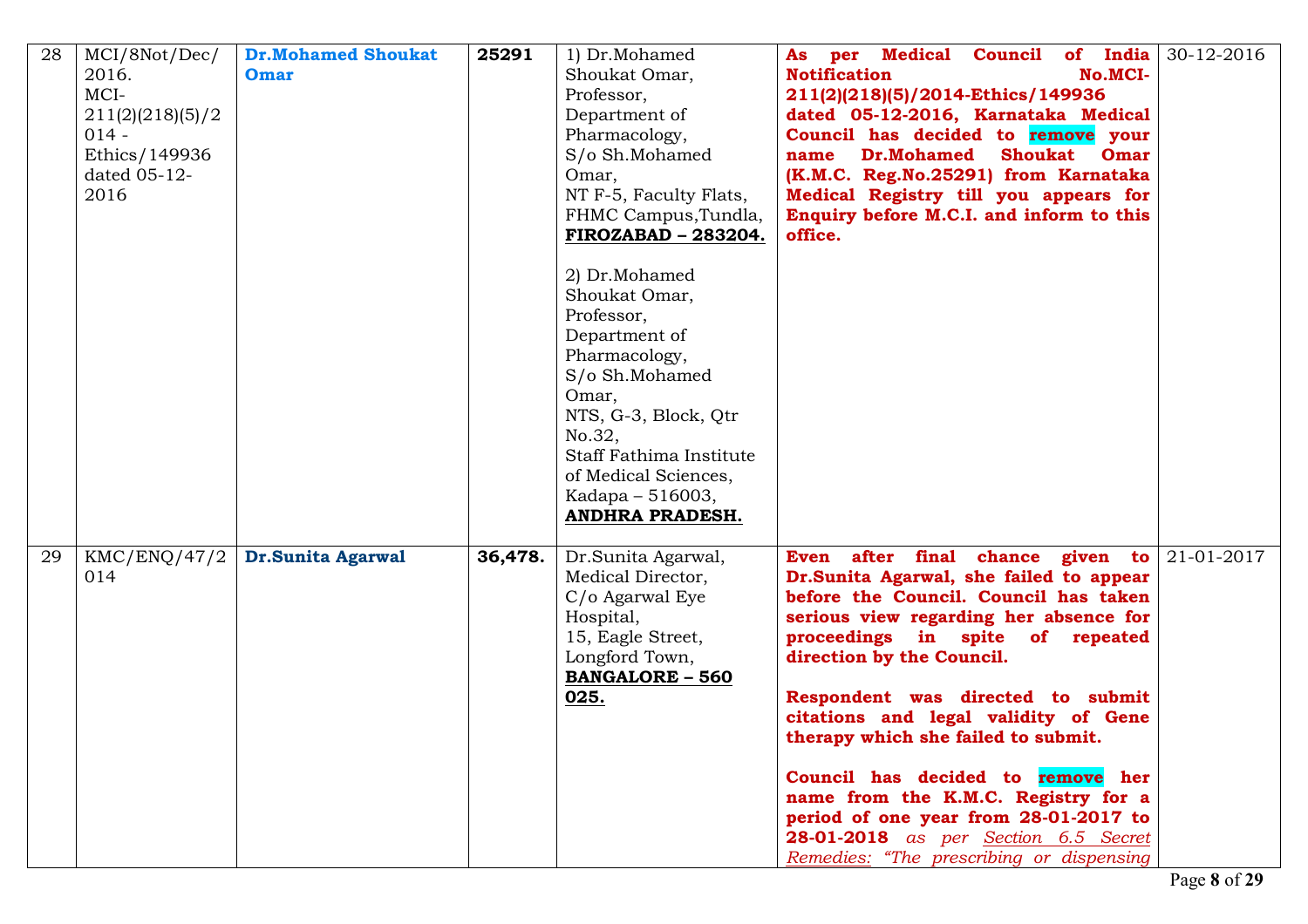|    |                     |                                                                      |                                                       |                                                                                                                                                                          | by a physician of secret remedial agents of<br>which he does not know the composition, or<br>the manufacture or promotion of their use is<br>unethical and as such prohibited. All the<br>drugs prescribed by a physician should<br>always carry a proprietary formula and<br>clear name." and 7.22 Research: "Clinical<br>drug trails or other research involving<br>patients or volunteers as per the guidelines<br>of ICMR can be undertaken, provided<br>ethical considerations are borne in mind.<br>Violation of existing ICMR guidelines in this<br>regard shall constitute misconduct. Consent<br>taken from the patient for trail of drug or<br>therapy which is not as per the guidelines<br>shall also be construed as misconduct." of<br>Code of Medical Ethics, 2002. |            |
|----|---------------------|----------------------------------------------------------------------|-------------------------------------------------------|--------------------------------------------------------------------------------------------------------------------------------------------------------------------------|------------------------------------------------------------------------------------------------------------------------------------------------------------------------------------------------------------------------------------------------------------------------------------------------------------------------------------------------------------------------------------------------------------------------------------------------------------------------------------------------------------------------------------------------------------------------------------------------------------------------------------------------------------------------------------------------------------------------------------------------------------------------------------|------------|
| 30 | KMC/ENQ/10/2<br>014 | The Administrator,<br>C/o Manipal North Side<br>Hospital.            |                                                       | The Administrator,<br>C/o Manipal North Side<br>Hospital, No.71, 11 <sup>th</sup><br>Main, Opposite<br>Malleswaram Railway<br>Station,<br><b>BANGALORE - 560</b><br>003. | Council after going through documents,<br>affidavits, and cross examination of<br>Complainant, is of the opinion that<br>Hospital has already admitted its<br>mistake, hence they have to pay back<br>the excess amount charged to the<br>Complainant, if they have not paid<br>back so far. Hospital is warned not to<br>repeat such mistakes in future and to<br>write a letter to K.P.M.E. for taking<br>action as per their Act.                                                                                                                                                                                                                                                                                                                                               | 18-02-2017 |
| 31 | KMC/ENQ/34/2<br>015 | M/s. S.N.Allolli Hospital,<br>Dr.Allolli Sidram<br><b>Sharanappa</b> | <b>MAH20</b><br>160000<br><b>157KT</b><br>$\mathbf K$ | Near Model High<br>School,<br>Gadag City,<br><b>GADAG DISTRICT -</b><br>582 101.<br><b>KMC Reg.No.MAH</b><br>2016 0000157 KTK.                                           | Dr.Allolli<br>Respondent<br><b>Sidram</b><br>Sharanappa is "WARNED" for not<br>maintaining the case sheet properly,<br>and practicing without registration in<br>the Karnataka Medical Council.                                                                                                                                                                                                                                                                                                                                                                                                                                                                                                                                                                                    | 04-03-2017 |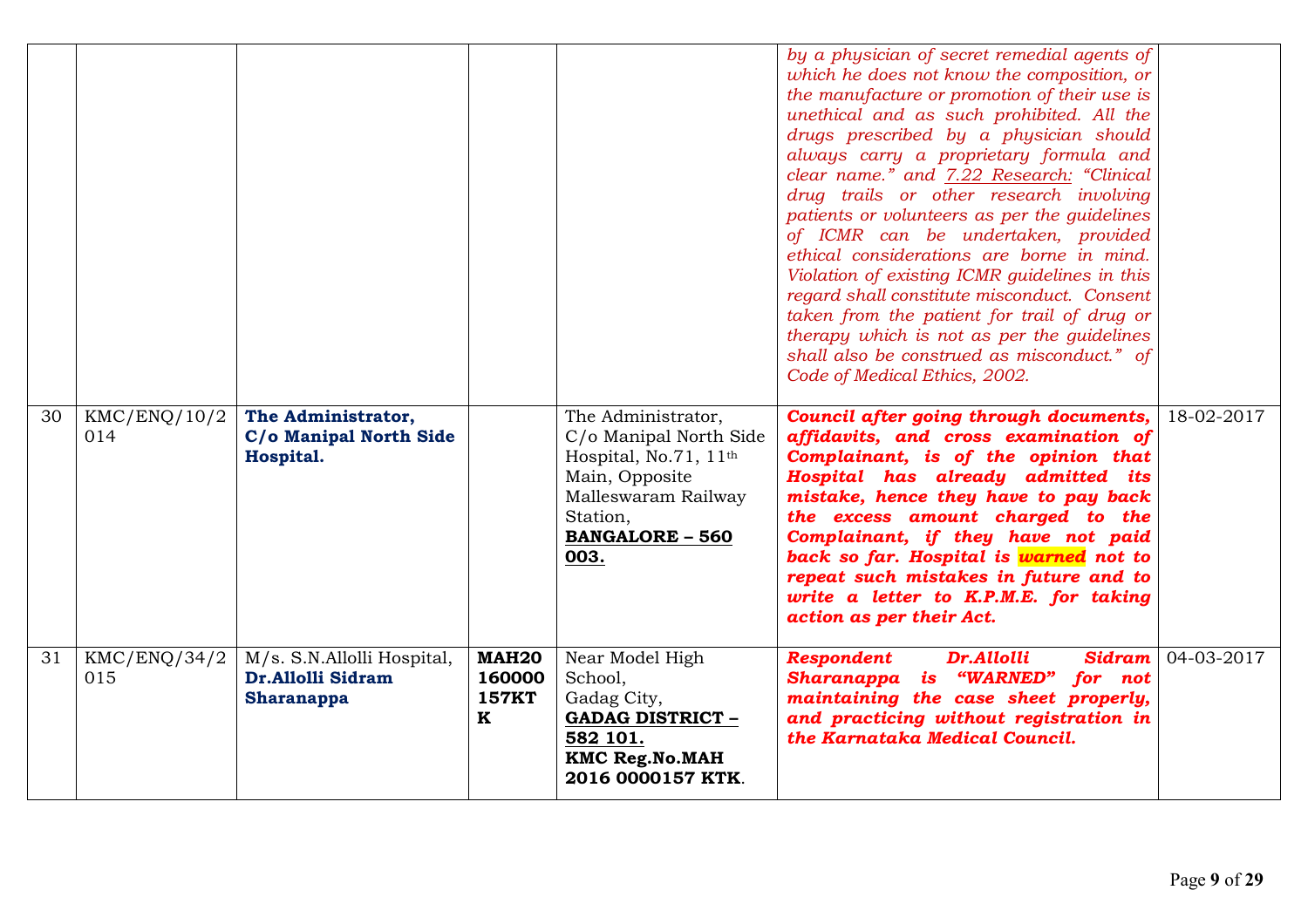| 32 | KMC/ENQ/59/2<br>013 | Dr. Sharath Kumar Rao. J.<br>C/o. District Hospital,<br><b>UDUPI</b> | 42424 | <b>General Duty Medical</b><br>Officer/ Blood Bank<br>Officer,<br>District Hospital,<br>Udupi District,<br><b>UDUPI</b>                                                                                                 | After perusing all the documents, cross<br>examination and written arguments of both<br>parties, Council warns the Respondent<br>Dr.Sharath Kumar Rao J.<br><b>(KMC</b><br>Reg.No.42424) for making remark about<br>stigmatizes<br><b>HIV</b><br>status<br>and<br>the<br>complainant.                                                                                                                                                                                                                                                                                                                                                                                               | 04-03-2017 |
|----|---------------------|----------------------------------------------------------------------|-------|-------------------------------------------------------------------------------------------------------------------------------------------------------------------------------------------------------------------------|-------------------------------------------------------------------------------------------------------------------------------------------------------------------------------------------------------------------------------------------------------------------------------------------------------------------------------------------------------------------------------------------------------------------------------------------------------------------------------------------------------------------------------------------------------------------------------------------------------------------------------------------------------------------------------------|------------|
| 33 | KMC/ENQ/27/2<br>011 | 2. The Administrator,<br>Dr.Santosh Koshy,<br>Proprietor.            | 34109 | C/o KOSHYS HOSPITAL,<br>Tambuchetty Palya Road,<br>Ramamurthy Nagar Extn.,<br><b>BANGALORE - 560 016.</b>                                                                                                               | After going through the documents it is<br>made out that the Hospital is admitting<br>road traffic accident cases without making<br>arrangements for appointing<br>proper<br>qualified doctors in the causality.<br>The<br>timely examination and decision making<br>during golden hours of management of<br>head injury definitely makes difference in<br>the survival of the patient. The Patient<br>was not seen by a qualified doctor rather<br>he was only examined and managed by an<br>ayurvedic doctor. Hence (Respondent 2)<br>Dr.Santosh Koshy, Proprietor of Koshys<br>Hospital is "WARNED" for appointing an<br>ayurvedic doctor in the trauma care in<br>his hospital. | 25-03-2017 |
| 34 | KMC/ENQ/01/2<br>015 | (2) Dr. Srinivasaiah M.                                              | 20744 | C/o Sri<br>Kalabhairaveshwara<br><b>Swamy Ayurvedic</b><br><b>Medical College</b><br><b>Hospital &amp; Research</b><br>Centre,<br>No.10, Pipeline Road,<br>R.P.C.Layout,<br>Vijayanagar,<br><b>BANGALORE - 560 104.</b> | After perusing all the documents, cross<br>examination and written arguments of<br>both parties, Council decides to WARN the<br>Respondent (1) Dr.Shankar S. and<br>Respondent (2) Dr. Srinivasaiah M.<br>Dr.Shankar<br>registered<br>R(1)<br>is<br>$\mathbf{a}$<br>practitioner registered in AYUSH Council<br>(Reg. No. 14984).<br><b>The</b><br>decision<br>of<br>Karnataka Medical<br>Council<br>will<br>be<br>communicated to take further action by<br><b>Ayush Council.</b>                                                                                                                                                                                                  | 06-05-2017 |
| 35 | MCI/1Not/2017       | Dr.C.Sharath Kumar                                                   | 16193 | Dr.C.Sharath Kumar,<br>S/o Late<br>R.B.Channappa,<br>R/at 2737, 3rd Main, 8th<br>Cross,                                                                                                                                 | As per Medical Council of India, New Delhi,<br>$No.MCI-211(2)(50)(Append)/$<br>vide<br>letter<br>2014-Ethics/112863 dated 30-05-2017 :-<br>"Dr.C.Sharath Kumar   KMC Reg.No.16193]                                                                                                                                                                                                                                                                                                                                                                                                                                                                                                  | 14-06-2017 |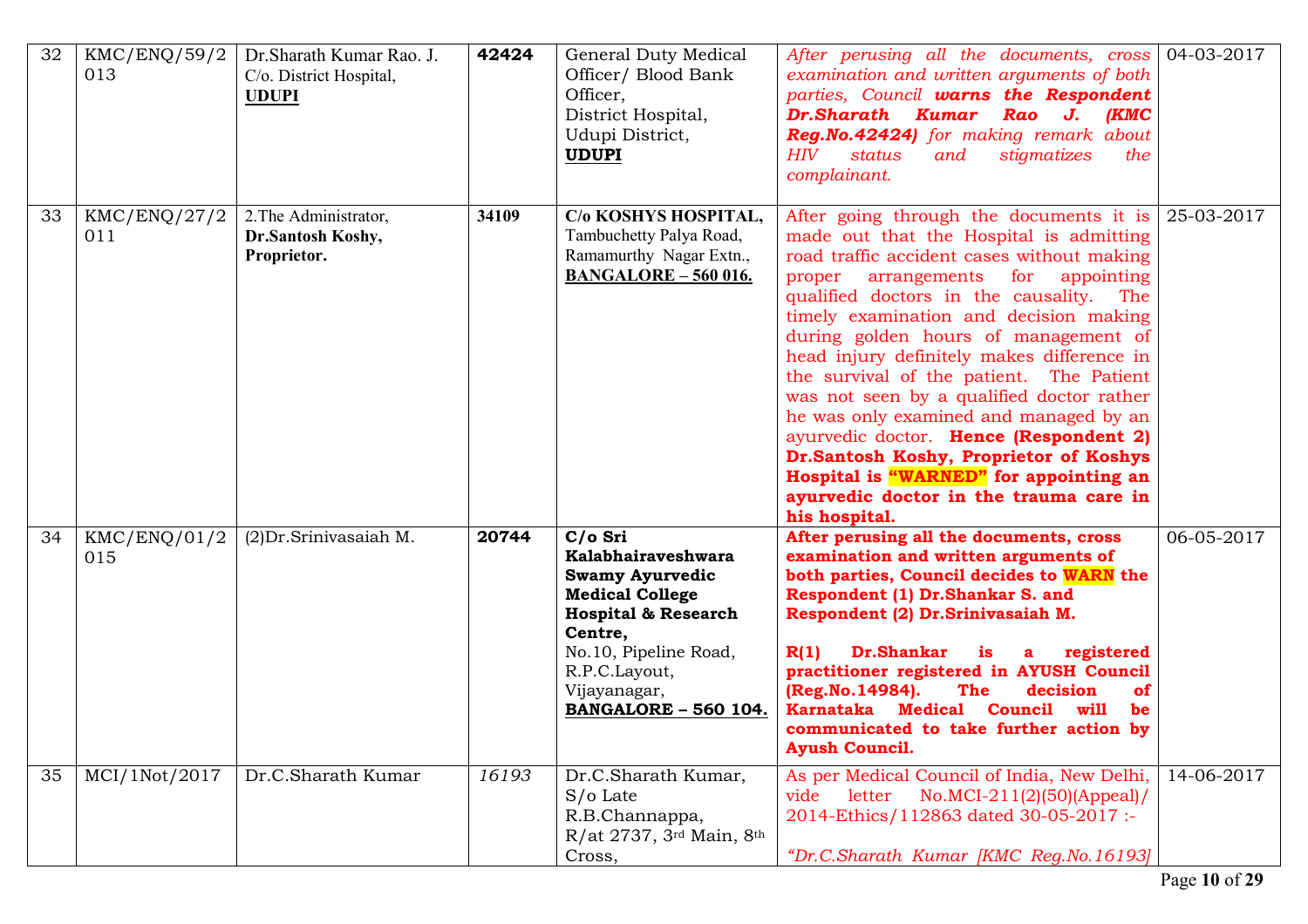|    |                       |                                   |       | V.V.Mohalla,<br>Mysuru.<br>Phone: 082125190261.                                                                         | is <b>Warned</b> and to be more careful in<br>future". Karnataka Medical Council has<br>updated the said decision in K.M.C.<br>Registry.                                                                                                                                                                                                                                                                                                |                          |
|----|-----------------------|-----------------------------------|-------|-------------------------------------------------------------------------------------------------------------------------|-----------------------------------------------------------------------------------------------------------------------------------------------------------------------------------------------------------------------------------------------------------------------------------------------------------------------------------------------------------------------------------------------------------------------------------------|--------------------------|
| 36 | KMC/ENQ/53/<br>2014   | (1) Dr. Arvind Kumar<br>Chowdhary | 88595 | C/o Vydehi Institute<br>of Medical Sciences &<br><b>Research Centre,</b>                                                | Council decides to Warn Respondents<br>(1) Dr.Arvind Kumar Chowdhary (KMC<br>Reg.No.88595-NOC obtained on 08-04-                                                                                                                                                                                                                                                                                                                        | 03-06-2017               |
|    |                       | (2)Dr.Nagendra                    | 16431 | #82, EPIP Area,<br>Whitefield,<br>Bangalore - 560 066.                                                                  | (2)Dr.Nagendra<br>2014<br>and<br><b>KMC</b><br>Reg.No.16431, for disobeying the<br><b>Council notices.</b>                                                                                                                                                                                                                                                                                                                              |                          |
| 37 | KMC/MCI/<br>2Not/2017 | Dr.Bhawani Shankar<br>H.R.        | 47530 | #4-282, Chimtikallu,<br>Atloor,<br>Ajjavara Post & Village,<br>Dakshina Kannada<br>District.                            | As per Medical Council of India, New Delhi,<br>vide order No.MCI-211(2) (61)(Appeal)/<br>2014 - Ethics /111250 dated 24-05-2017<br>"Dr.Bhawani<br>Shankar<br>$H.R.$ <i>[KMC</i> ]<br>Reg.No.47530] name is removed from<br>Karnataka Medical Council Registry for<br>the period of three (3) years from the<br>date of issue of K.M.C. order.                                                                                           | 24-06-2017               |
| 38 | KMC/<br>ENQ/07/2015   | Dr.Sree Ranga N.                  | 44051 | Orthopaedic Specialist,<br>Sharada Nursing Home,<br>Shankar Mutt Road,<br><b>HASSAN - 573 201.</b>                      | After going through the records, Case<br>sheets, wound certificates, affidavits,<br>examination,<br>written<br><b>cross</b><br>and<br>arguments of the parties and the<br>judgement of the II Addl. District and<br>Session Judge and Addl. MACT of<br>Hassan, dated Ist Day December 2014,<br>Council is of the opinion that the case<br>records are not maintained properly.<br>Council administers the warning to the<br>Respondent. | 27/05/2017               |
| 39 | KMC/<br>ENQ/09/2015   | Dr.Somashekhar S.A.               | 62289 | Mandya Diagnostic Centre<br>Pvt. Ltd.,<br>General Hospital Road,<br><b>MANDYA - 571 401,</b><br><b>MANDYA DISTRICT.</b> | After going the documents, affidavits and<br>Cross examination of both the parties,<br>Respondent Dr.Somashekhar S.A. [KMC<br>Reg. No. $62289$ is "Warned" for not doing<br>cardiac evaluation while managing the<br>patient Ashwini.                                                                                                                                                                                                   | 24-06-2017               |
| 40 | KMC/<br>ENQ/28/2013   | (1)Dr.Manuprasad                  | 41958 | C/o Rajeev<br>Hospital/Nursing                                                                                          | On perusal of the affidavits, Case Sheets,<br>documents, cross examinations of the                                                                                                                                                                                                                                                                                                                                                      | $\overline{2}$ 5-11-2017 |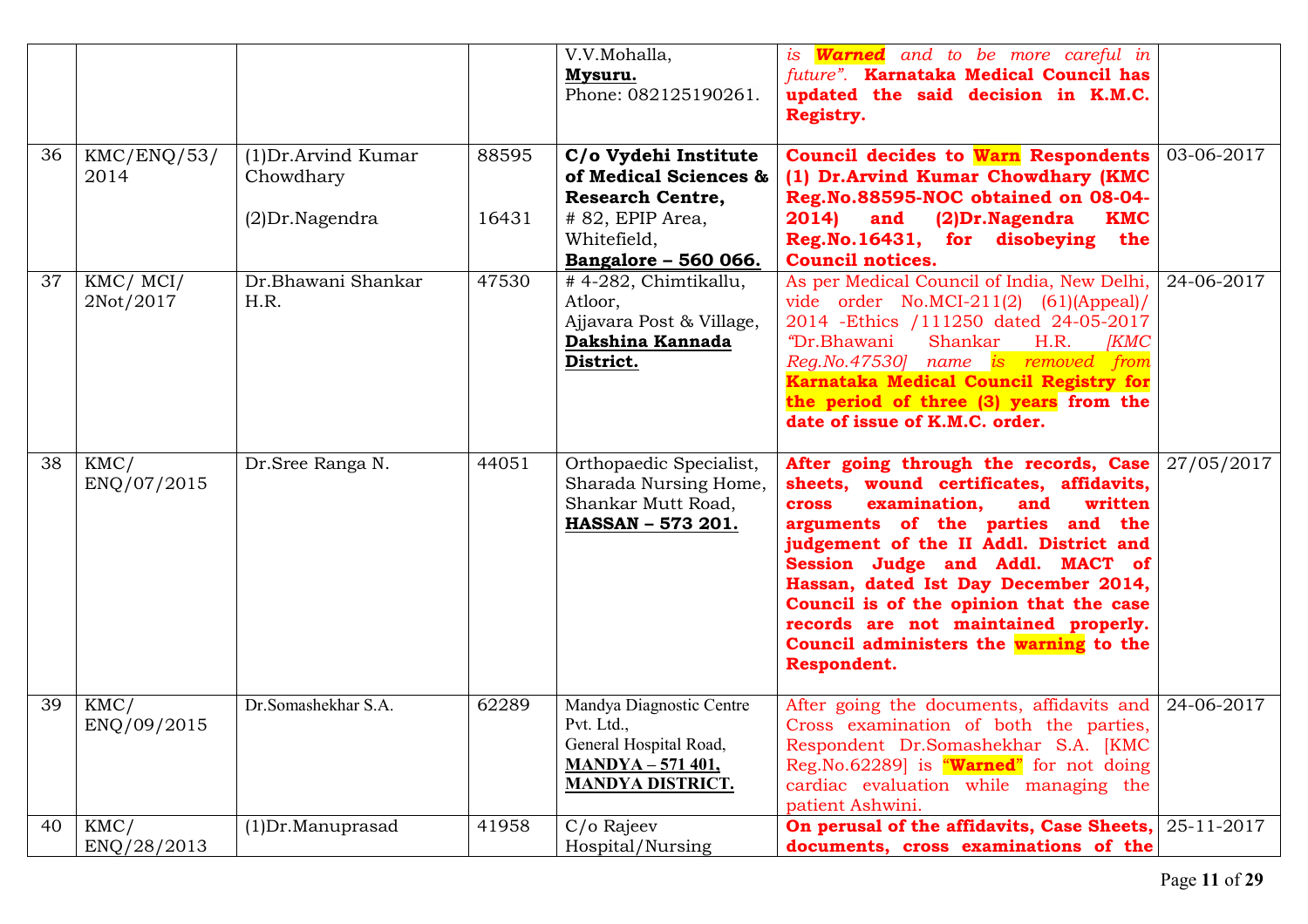|    |                      | (2) Dr. Gururaju | 50107 | Home,<br>Government Hospital<br>Road,<br>K.R.Puram,<br>HASSAN - 573 201.                                                                                                                                                                                                                                                        | parties, written arguments,<br><b>Council</b><br>administers<br>"WARNING"<br>to<br>the<br>Respondent (1) Dr.Manu Prasad (KMC<br>Reg.No.41958) and Respondent (2)<br>Dr.Gururaju (K.M.C. Reg.No.50107) for<br>not carrying out preoperative evaluation<br>properly and for not maintaining case<br>sheet properly.                                                                                                                                                                                       |                           |
|----|----------------------|------------------|-------|---------------------------------------------------------------------------------------------------------------------------------------------------------------------------------------------------------------------------------------------------------------------------------------------------------------------------------|---------------------------------------------------------------------------------------------------------------------------------------------------------------------------------------------------------------------------------------------------------------------------------------------------------------------------------------------------------------------------------------------------------------------------------------------------------------------------------------------------------|---------------------------|
| 41 | KMC/ENQ/39/2<br>016  | Dr.C.V.Kumar     | 43863 | Dr.C.V.Kumar,<br>Sri Lakshmi Multi<br>Speciality Hospital,<br>No.27/1, Sri<br>Gandhakaval,<br>Sunkadakatte,<br>Vishwaneedam Post,<br>Magadi Main Road,<br><b>BANGALORE - 560</b><br>091.<br><b>Residing at:</b><br>No.263, 3rd Main,<br>Opp. Srigandhakaval<br>Park, Nagarabhavi II<br>Stage,<br><b>BANGALORE - 560</b><br>091. | Even after final chance given to<br>Dr.C.V.Kumar<br>Respondent<br><b>[KMC</b><br>Reg. No. 43863], he failed to appear<br>before the Council, hence<br><b>Council</b><br>decides to remove his name for six<br>months for non-appearance of three<br>consecutive notices issued by the<br><b>Council which shows that Respondent is</b><br>evading legal restriction Section 1.9 of<br>Code of Medical Ethics, 2002, and<br>K.M.R. Act 1961, Section 16. The order<br>will be effective from 20-01-2018. | 13-01-2018                |
| 42 | KMC/ENQ/01/2<br>018. | Dr. C.V. Kumar   | 43863 | Dr. C.V. Kumar<br>S/o. Veerabhadraiah,<br>Sharada Clinic,<br>Nelamangala,<br><b>BANGALORE RURAL.</b><br>[KMC Reg.No.43863]                                                                                                                                                                                                      | Respondent Dr.C.V.Kumar refused to<br>receive the notice sent by the Council.<br>Council has also sent the returned<br>notice through his Email ID. But he<br>failed to respond to the notices issued<br>by the Council. Hence Council decided<br>to remove his name from the K.M.C.<br>Registry till he appears for enquiry.<br>Dr.C.V. Kumar submitted an affidavit in<br>connection with KMC/ENQ/01/2018<br>and states that he was not intentionally                                                 | 03-03-2018<br>27-04-2018. |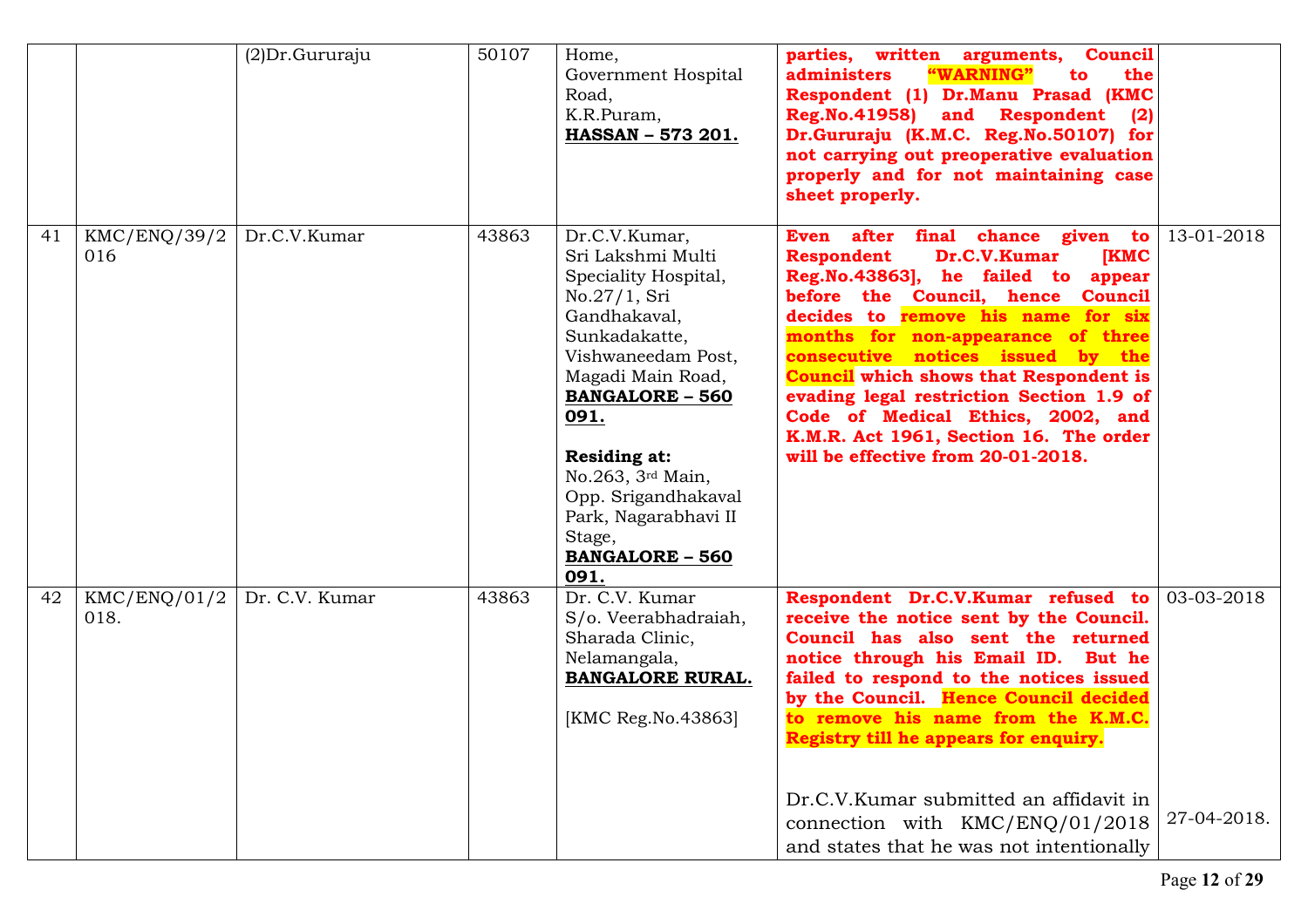|    |                                                                                             |                      |       |                                                                                                                                                                                                                                                       | absent for enquiry and he undertakes<br>that he will appear regularly for<br>enquiry in future. <b>Council</b><br>has<br>accepted the said affidavit and re-<br>consider its order dated 03-03-2018<br>and permit him to appear for<br>enquiry.                                                                                                                                                                                                                                                                                                                                                                                                                        |            |
|----|---------------------------------------------------------------------------------------------|----------------------|-------|-------------------------------------------------------------------------------------------------------------------------------------------------------------------------------------------------------------------------------------------------------|------------------------------------------------------------------------------------------------------------------------------------------------------------------------------------------------------------------------------------------------------------------------------------------------------------------------------------------------------------------------------------------------------------------------------------------------------------------------------------------------------------------------------------------------------------------------------------------------------------------------------------------------------------------------|------------|
| 43 | KMC/ENQ/30/2<br>015                                                                         | Dr.Deepak P. Devakar | 69725 | Dr.Deepak P. Devakar,<br>Residing at $No.67/1$ ,<br>5 <sup>th</sup> Main, 30 <sup>th</sup> Cross,<br>4 <sup>th</sup> "T" Block,<br>Jayanagar,<br><b>BANGALORE - 560</b><br>041.<br><b>KMC Reg.No.69725.</b>                                           | Hence after going through the affidavits,<br>cross examination of the parties,<br>written arguments and documents<br>submitted by the parties, Council<br>decides to remove Dr.Deepak P.D.<br>[K.M.C. Regn.No.69725] name from the<br>K.M.C. Registry for a period of six (6)<br>months w.e.f. 27-04-2018.<br><b>Dr.Sheetal</b><br>involved<br>is<br>in<br>using<br>Allopathic medicines and claiming to be<br>Tricologist and Laser Specialists. Her<br>name is<br>forwarded to Karnataka<br><b>Ayurvedic</b><br>and Unani Practitioner's<br>Board, Dhanvantri Road, Bangalore-<br>560009 (bearing Ayurvedic Board<br>Regn.No.24802), for further suitable<br>action. | 27-04-2018 |
| 44 | MCI/1Not/201<br>8<br>MCI-<br>$211(2)$ (Gen.)/20<br>$14-$<br>Ethics/105846<br>dtd.04-05-2018 | Dr.K.V.Shivashankar  | 21516 | Dr.K.V.Shivashankar<br>[K.M.C. Reg.No.21516],<br>$R$ /0.#281/44, 2 <sup>nd</sup> 'H'<br>Main,<br>11 <sup>th</sup> Block, Nagaraghavi<br>2 <sup>nd</sup> Stage,<br>Bangalore North,<br>Nagarbhavi,<br><b>BANGALORE - 560</b><br>072.<br>Mob:9481291887 | As per Medical Council of India, New<br>Delhi, Notification vide letter No.MCI-<br>211(2)(Gen.)/2014-Ethics/105846 dated<br>04-05-2018 °Dr.K.V.Shivashankar, [KMC<br>Reg.No.21516 name is removed from<br><b>Karnataka Medical Council Registry for</b><br>a period of one (1) year from the date<br>of issue of K.M.C. order as you were<br>found guilty for providing wrong and<br>misleading information to MCI for the<br>purpose of assessment at the Kannur<br>Medical College, Kannur.<br>As per Kerala High Court interim order in                                                                                                                             | 19-05-2018 |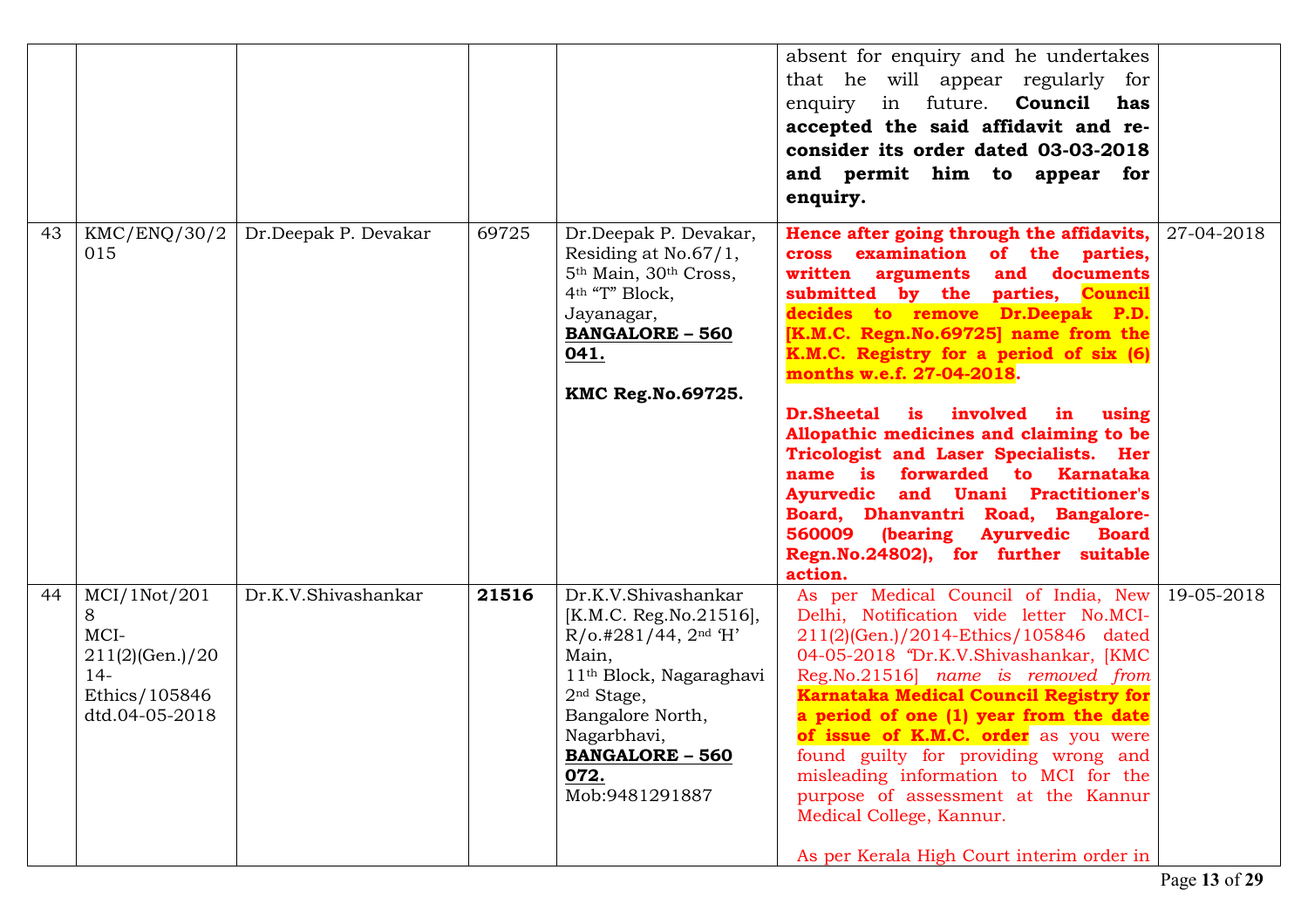|    |                     |                       |       |                                                                                       | W.P.No.20452/2018 dtd.21-06-2018 the<br>doctor name is reinstated in KMC                                                                                                                                                                                      | 07-07-2018 |
|----|---------------------|-----------------------|-------|---------------------------------------------------------------------------------------|---------------------------------------------------------------------------------------------------------------------------------------------------------------------------------------------------------------------------------------------------------------|------------|
|    |                     |                       |       |                                                                                       | Registry.                                                                                                                                                                                                                                                     |            |
| 45 | KMC/ENQ/48/2<br>014 | (1) Dr. Nagaraj K.    | 27473 | (1) Dr. Nagaraj K.<br><b>Casualty Medical</b><br>Officer,<br><b>KMC Reg.No.27473.</b> | Respondent (2) Dr. Inamdar P.I. has opined<br>cause of death as natural due to<br>malignancy (there is no confirmed report of<br>malignancy) although it was precipitated<br>by assault. Thus he has violated Code of                                         | 05-05-2018 |
|    |                     | (2) Dr. Inamadar P.I. | 48439 | (2) Dr. Inamadar P.I.,<br>Professor & H.O.D.,<br>Department of Forensic               | <b>Medical Ethics, his name removed from</b><br>Karnataka Medical Registry for a period<br>of one (1) year w.e.f. 19-05-2018.                                                                                                                                 |            |
|    |                     |                       |       | Medicine,<br><b>KMC Reg.No.48439.</b><br>C/o Hassan Institute                         | Respondent (1) Dr. Nagaraj, K. and<br>Respondent (2) Dr.Inamdar P.I. are<br>removed from K.M.C. Registry for not<br>renewed their Registration and they                                                                                                       |            |
|    |                     |                       |       | of Medical Sciences,<br>S.C. Hospital,<br><b>HASSAN DISTRICT.</b>                     | have Violated the Code of Medical<br>Ethics. Respondents (1) and (2)'s name<br>removed from K.M.C. Registry until<br>they renew their Registration.                                                                                                           |            |
|    |                     |                       |       |                                                                                       | As per High of Karnataka Interim order<br>dated 13-06-2018 in Writ Petition<br>No.24769/2018 (GM-Res) Registration<br>of Dr.Praveen Kumar<br><b>Eshwarappa</b><br>Inamdar (Reg.No.48439)<br>name is<br>restored till further order from High of<br>Karnataka. | 23-06-2018 |
|    |                     |                       |       |                                                                                       | Dr.Nagaraj K. (Reg.No.27473) submitted<br>copy of renewed KMC registration<br>certificate. Hence, his name is restored<br>in K.M.C. Registry.                                                                                                                 | 23-06-2018 |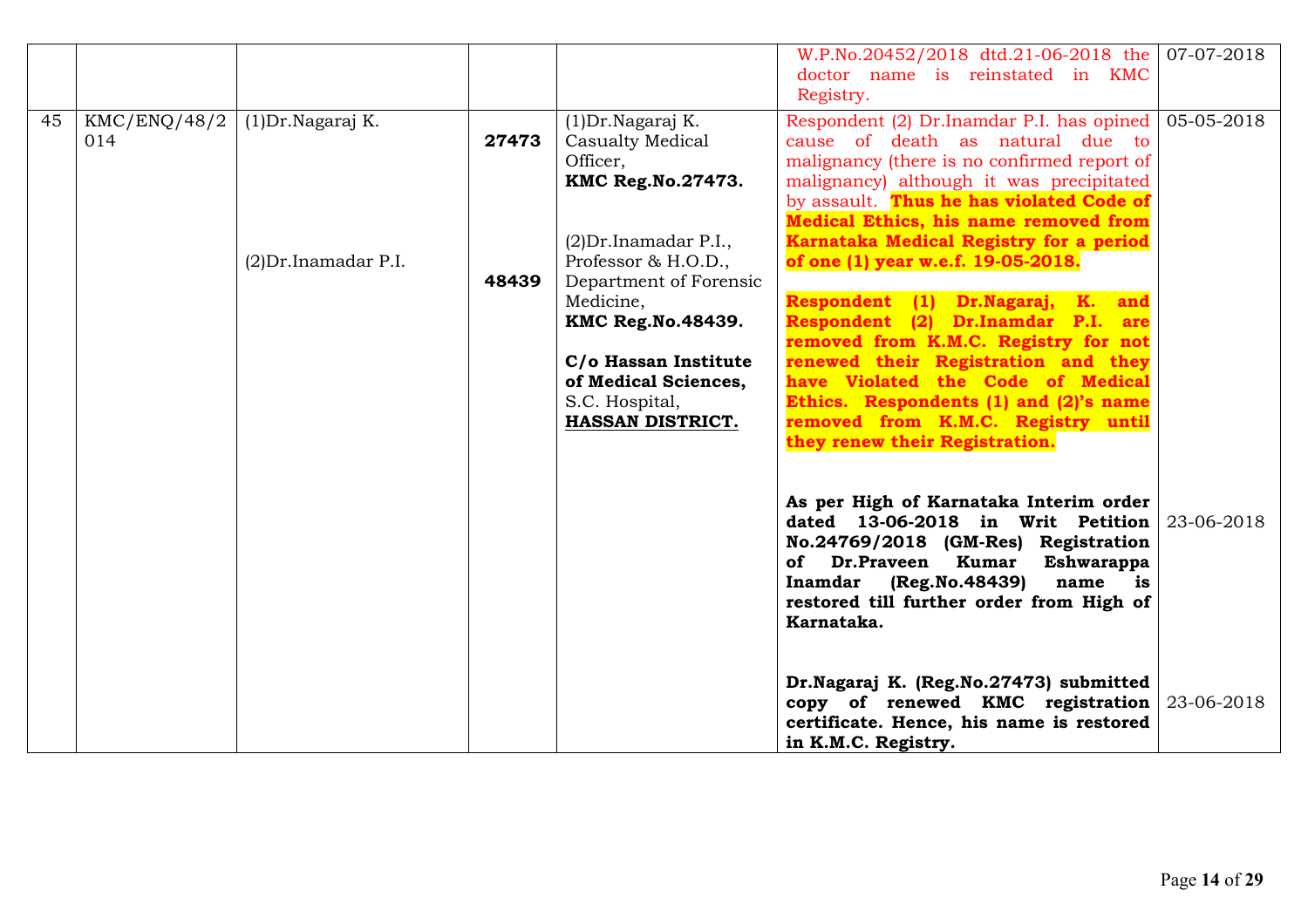| 46 | KMC/<br>ENQ/45/2014 | $(1)$ Dr. Susheel B., | 66619 | <b>RESPONDENTS</b><br>$(1)$ Dr.Susheel B.,<br>Consultant Orthopaedic<br>Surgeon,<br><b>KMC Reg.No.66619.</b><br>(2) The Administrator,<br>C/o Yashomathi<br><b>Hospitals</b><br>Pvt. Ltd.,<br>2371/3, HAL Airport- | Respondent has not exercised care with<br>proper follow up within first 24 hours of<br>plaster application.<br>Yashomathi Hospital where child was<br>admitted has no role in the decision<br>making which was made by the treating<br>Surgeon.<br>Respondent Dr.Susheel B.<br>bearing K.M.C. Regn.No.66619 is<br>"WARNED" for not carryout proper<br>follow-up within 24 hours.                                                                                 | 23-06-2018 |
|----|---------------------|-----------------------|-------|--------------------------------------------------------------------------------------------------------------------------------------------------------------------------------------------------------------------|------------------------------------------------------------------------------------------------------------------------------------------------------------------------------------------------------------------------------------------------------------------------------------------------------------------------------------------------------------------------------------------------------------------------------------------------------------------|------------|
|    |                     |                       |       | Varthur Road, Munne<br>Kolala, Marathahalli,<br><b>BANGALORE -</b><br>560 037.                                                                                                                                     | Further Council has observed that<br>Dr.Susheel B. has not renewed his<br>K.M.C.<br>registration<br>and<br>not<br>his<br>additional<br>registered<br>qualification in Karnataka Medical<br>Council. His name is removed from<br>K.M.C. Registry till he does renewal.                                                                                                                                                                                            |            |
| 47 | KMC/ENQ/52/2<br>017 | Dr.Suresh B.Janali    | 29129 | Dr.Suresh B.Janali,<br>[KMC Reg.No.29129].<br>Consultant Orthopedic<br>Surgeon,<br>Sri Mahakuteshwar<br>Orthopaedic Clinic,<br>Station Road,<br>Anand Nagar,<br>Badami - 587201,<br><b>BAGALKOT DISTRICT.</b>      | Even after four chances given by the<br>Council i.e. on 06-01-2018, 03-03-2018,<br>27-04-2018 and 26-05-2018 Respondent<br>Dr.Suresh B.Janali failed to appear<br>before the Council<br>he had<br>and<br>submitted<br>medical<br>an<br>improper<br>certificate to the Council in support of<br>his ill health. Hence Council decides to<br>remove the name of Dr.Suresh B.Janali<br>(KMC Reg.No.29129) from the K.M.C.<br>Registry for a period of one (1) year. | 09-06-2018 |
| 48 | KMC/ENQ/42/2<br>014 | Dr.Gokulnath          | 14786 | Dr.Gokulnath<br>Department of<br>Nephrology,<br>C/o St.John's Medical<br>College Hospital,<br>Sarjapur Road,<br><b>BANGALORE - 560</b><br>034.                                                                     | MCI-211(2)(81-Appeal)/2016-Ethics/<br>117874<br>dated<br>26-06-2018<br>Dr.Gokulnath is guilty under section 2.3<br>of the code of Medical Ethics, 2002 and<br>decided to issue WARNING to him to be<br>more careful and to be transparent in<br>conveying the medical illness and its<br>gravity to attendant/patient.                                                                                                                                           | 14-07-2018 |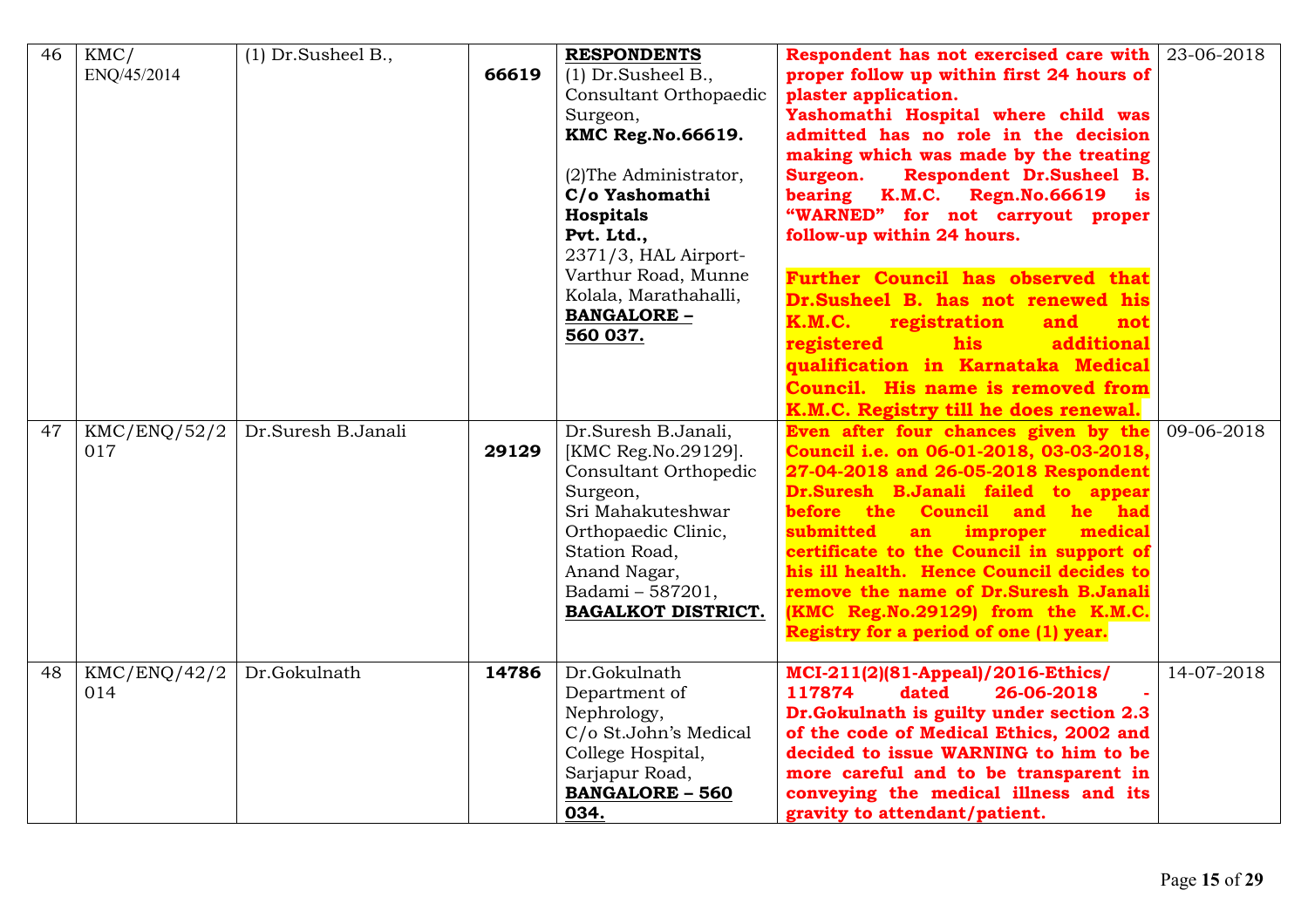| 49 | KMC/27Exp/Do<br>ct/2018 | Dr.Sridhar S.T.                            | 23417 | Presently working at:<br>Deputy Chief Medical<br>Officer,<br>K.C.General Hospital,<br><b>BENGALURU - 560</b><br>003.<br>Mobile: 9448731521. | After going through the submission $17-11-2018$<br>made by the Respondent who had issued<br>medical certificate to Sri H.Nataraja<br>advising rest from January 24th to April<br>30th 2018.<br>As a Casualty Medical Officer he has not<br>authorized<br>to<br>issue<br>certificate<br>medical<br>disorder.<br>pertaining<br>to<br>Essentially Physician has to issue<br>certificate<br><b>District</b><br>or<br><b>Surgeon/Superintendent of the Hospital</b><br>has to issue certificate. Dr.Sridhar S.T.<br>has issued certificate recommending<br>rest for long period which is not within<br>his purview.<br><b>Hence Respondent</b><br>Dr.Sridhar.S.T. is "WARNED". |            |
|----|-------------------------|--------------------------------------------|-------|---------------------------------------------------------------------------------------------------------------------------------------------|---------------------------------------------------------------------------------------------------------------------------------------------------------------------------------------------------------------------------------------------------------------------------------------------------------------------------------------------------------------------------------------------------------------------------------------------------------------------------------------------------------------------------------------------------------------------------------------------------------------------------------------------------------------------------|------------|
| 50 | KMC/ENQ/58/2014         | Dr.Rajkumar R.,<br><b>Medical Director</b> | 14277 | C/o Rangadore<br><b>Memorial Hospital,</b><br>Ist Cross,<br>Shankarpuram,<br>Basavanagudi,<br><b>BANGALORE - 560</b><br>004.                | <b>Council has noticed that Respondent</b> 10-11-2018<br>Dr.Rajkumar R. has not renewed his<br>KMC Registration, hence his name<br>removed from K.M.C. Registry.<br>He.<br>should renew his Registration after<br>submitting evidence of having attended<br>accredited CMES for fulfilling thirty<br>credit points.<br>Respondent (1) is "WARNED"<br>for<br>employing non allopathic doctors in<br>allopathic hospital registered under<br>KPME.                                                                                                                                                                                                                          |            |
| 51 | KMC/ENQ/58(A)/2<br>014  | Dr.Rajkumar R.,<br><b>Medical Director</b> | 14277 | C/o Rangadore<br><b>Memorial Hospital,</b><br>Ist Cross,<br>Shankarpuram,<br>Basavanagudi,<br><b>BANGALORE - 560</b><br>004.                | Council has noticed that Respondent<br>Dr.Rajkumar R. has not renewed his<br>KMC Registration, hence his name<br>removed from K.M.C. Registry. He<br>should renew his Registration after<br>submitting evidence of having attended<br>accredited CMES for fulfilling thirty<br>credit points.                                                                                                                                                                                                                                                                                                                                                                             | 10-11-2018 |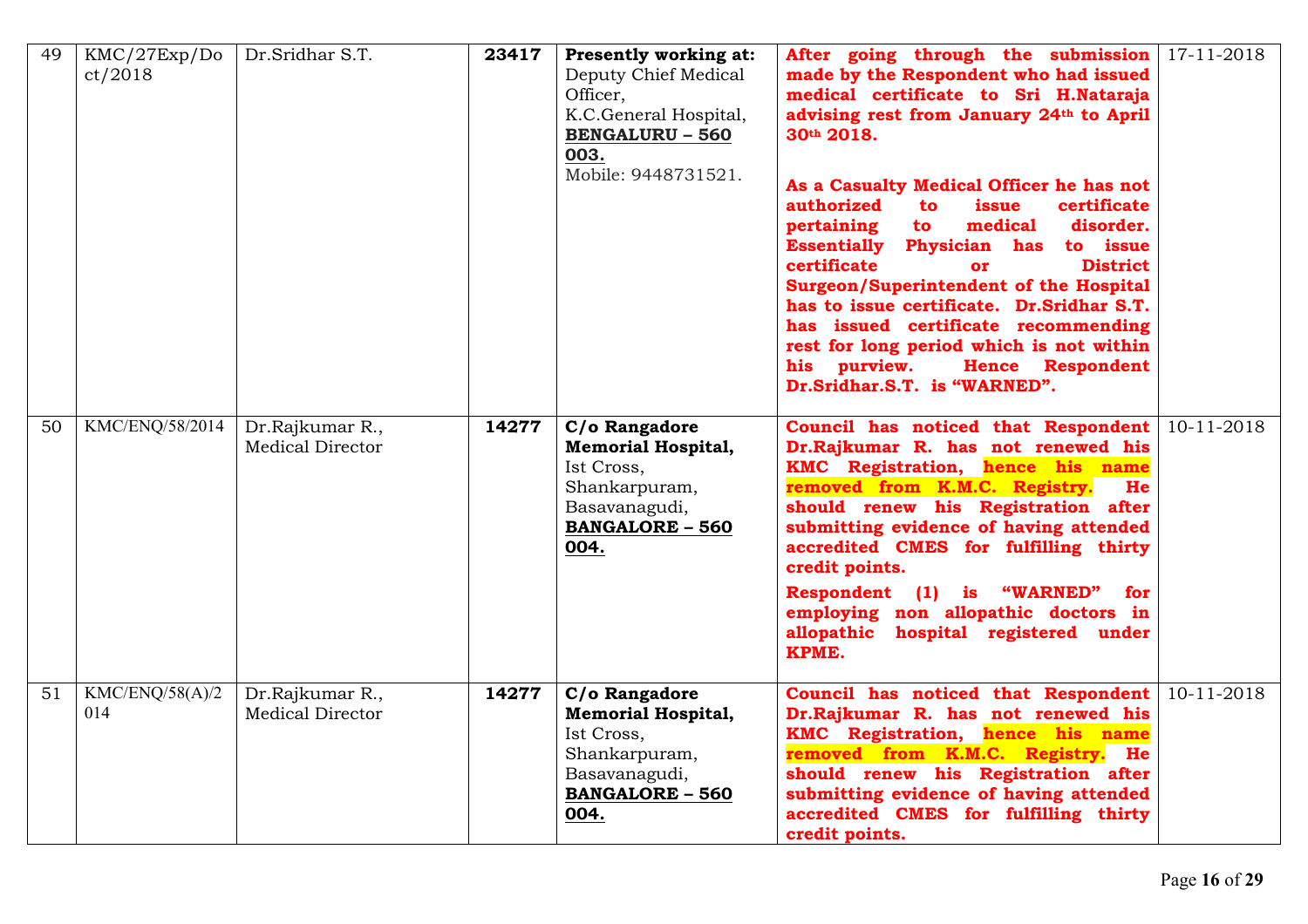| 52 | KMC/ENQ/72/2<br>014    | Dr.Manjunath C.S.<br>Gynaecologist & Clinical<br>Director                           | 65719          | Nova IVI Fertility,<br>222/14, 5 <sup>th</sup> Main,<br>Bellary Road,<br>Sadashivnagar,<br><b>BANGALORE</b><br>560<br>$-$ .<br>080.                                                             | Council has noticed that Respondent<br>Dr.Manjunath C.S. has not renewed his<br>KMC Registration, hence his name<br>removed from K.M.C. Registry.<br>He<br>should renew his Registration after<br>submitting evidence of having attended<br>accredited CMES for fulfilling thirty<br>credit points.                                                                                                                                                                                                                                                                                                                          | 17-11-2018 |
|----|------------------------|-------------------------------------------------------------------------------------|----------------|-------------------------------------------------------------------------------------------------------------------------------------------------------------------------------------------------|------------------------------------------------------------------------------------------------------------------------------------------------------------------------------------------------------------------------------------------------------------------------------------------------------------------------------------------------------------------------------------------------------------------------------------------------------------------------------------------------------------------------------------------------------------------------------------------------------------------------------|------------|
| 53 | KMC/<br>ENQ/02/2017    | (1) Dr. Girish Noola,<br>General Surgeon.<br>(2) Dr. Smita Noola,<br>Gynaecologist. | 44666<br>40174 | C/o Noola Nursing<br>Home,<br>Kalaburgi.<br><b>GULBARGA - 585</b><br><u>101.</u>                                                                                                                | In absence of complete evidence in the<br>form of records and inconsistency about<br>number of hysterectomies differing in the<br>complaint and Dr.Ramachandra Bairy's<br>report, it may not be possible to give<br>definite opinion by the Council.<br>However Council has made out that<br>Respondents have done excess number<br>of hysterectomies compared to other<br>surgeries without proper indication in<br>their Nursing Home.<br>Hence, Respondents (1) Dr.Girish<br>Noola and (2)Dr.Smitha Noola are<br>"WARNED"<br>by the Council<br>for<br>Violating the Section 7.9 of Code of<br><b>Medical Ethics 2002.</b> | 16-02-2019 |
| 54 | $40$ Exp/Doct/20<br>17 | Dr.Basavaraju N.                                                                    | 40438          | Medical Officer,<br>Government Hospital,<br>Yalandur, - 571441,<br><b>CHAMRAJNAGAR</b><br>DISTRICT.                                                                                             | Respondent Dr.Basavaraju N., bearing<br>K.M.C. Registration No.40438 is hereby<br>"WARNED"<br>not to<br>conduct<br>any<br>procedure which is not under his<br>competence.                                                                                                                                                                                                                                                                                                                                                                                                                                                    | 02-03-2019 |
| 55 | 50Exp/Doct/20<br>18    |                                                                                     |                | The Administrator,<br>Sree Saiprasad Multi-<br>specialty Hospital,<br>2069/2074, 16th (Near<br>Mother Dairy Cross),<br>New Town, 15th B<br>Cross Rd,<br>Yelahanka Satellite<br>Town, Yelahanka, | On perusal of the documents, the<br>intimation of medico legal cases to the<br>Police is maintained by the hospital.<br>The hospital has not maintained Medico<br>Legal Register as observed by the Court.<br>So the hospital authorities are directed<br>to maintain Medico Legal Register as<br>per Section 1.3 of the Code of Medical<br><b>Ethics, 2002.</b>                                                                                                                                                                                                                                                             | 02-03-2019 |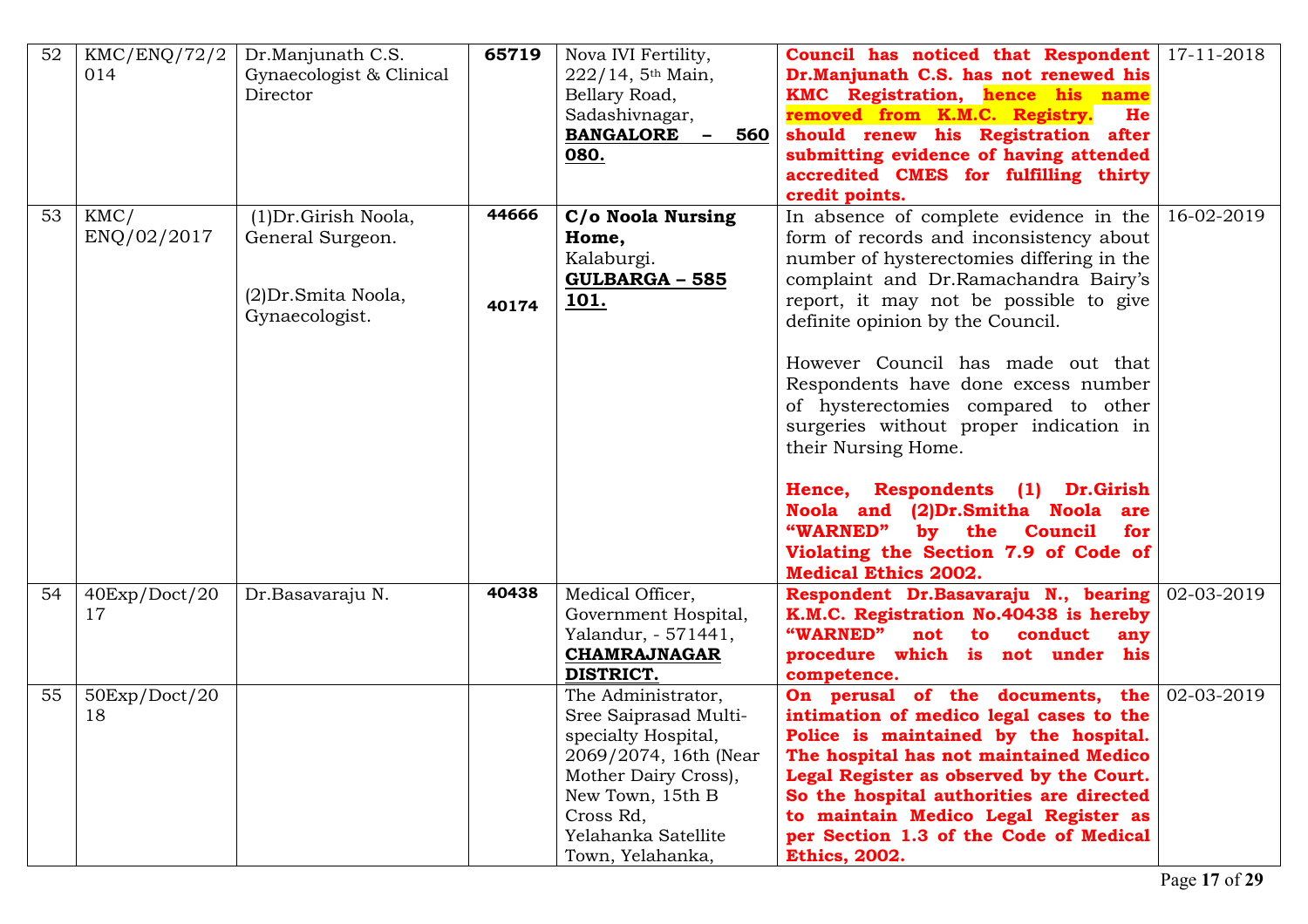|    |                     |              |       | <b>BENGALURU - 560</b>                                                                                                                                                                                    |                                                                                                                                                                                                                                                                                                                                                                                                                                                                                                                                                                                                                                                                                                                                                                                                   |            |
|----|---------------------|--------------|-------|-----------------------------------------------------------------------------------------------------------------------------------------------------------------------------------------------------------|---------------------------------------------------------------------------------------------------------------------------------------------------------------------------------------------------------------------------------------------------------------------------------------------------------------------------------------------------------------------------------------------------------------------------------------------------------------------------------------------------------------------------------------------------------------------------------------------------------------------------------------------------------------------------------------------------------------------------------------------------------------------------------------------------|------------|
|    |                     |              |       | 064.<br>Ph: 080 4229 2788                                                                                                                                                                                 | In future if they failed to comply, the<br>Council will send<br>intimation to<br><b>Karnataka</b><br><b>Private</b><br><b>Medical</b><br>Establishment Authority to cancel the<br>hospital registration.                                                                                                                                                                                                                                                                                                                                                                                                                                                                                                                                                                                          |            |
| 56 | KMC/ENQ/46/2<br>012 | Dr.Ravi H.S. | 41669 | S/o. Shankare Gowda<br>H.M.,<br>Orthopaedic Surgeon,<br>Government Hospital,<br>HASSAN - 573 201.<br>Also at:<br>C/o Vayuputra Poly<br>Clinic,<br>Sahyadri Circle,<br>Salagame Road,<br>HASSAN - 573 201. | Council observed that in spite of<br>repeated Notices issued by the Council,<br>Respondent failed to appear before the<br>This act of Respondent is<br>Council.<br>construed as disobedient by the<br>Council, and is viewed very seriously<br>and decided to remove the name of<br>Dr.Ravi H.S. name in the K.M.C.<br>Registry for three months w.e.f. 20-04-<br>2019.                                                                                                                                                                                                                                                                                                                                                                                                                           | 13-04-2019 |
| 57 | KMC/<br>ENQ/17/2017 | Dr.P.Shantha | 35497 | Medical Officer,<br>Government General<br>Hospital,<br>Ranebennur,<br>HAVERI DISTRICT.<br>KMC Reg.No.35497.                                                                                               | As per Code of Medical Ethics, 2002,<br>Section 7.20 - A Physician shall not<br>claim to be specialist unless he has a<br>special qualification in that branch.<br>The<br>special<br>qualification<br>means<br>degree/diploma in the concerned specialty.<br>However, this provision does not debar a<br>doctor having proper, documented/<br>certified, adequate training/exposure in an<br>institution recognized by MCI thereby<br>gaining/competency and experience to<br>work in any particular discipline/branch<br>where he has got special interest".<br>Respondent is warned and direction is<br>issued by the Council not to perform<br>hysterectomy/obstetric<br>operations<br>since he is not qualified or trained to do<br>such operations. He should work within<br>his competency. | 13-04-2019 |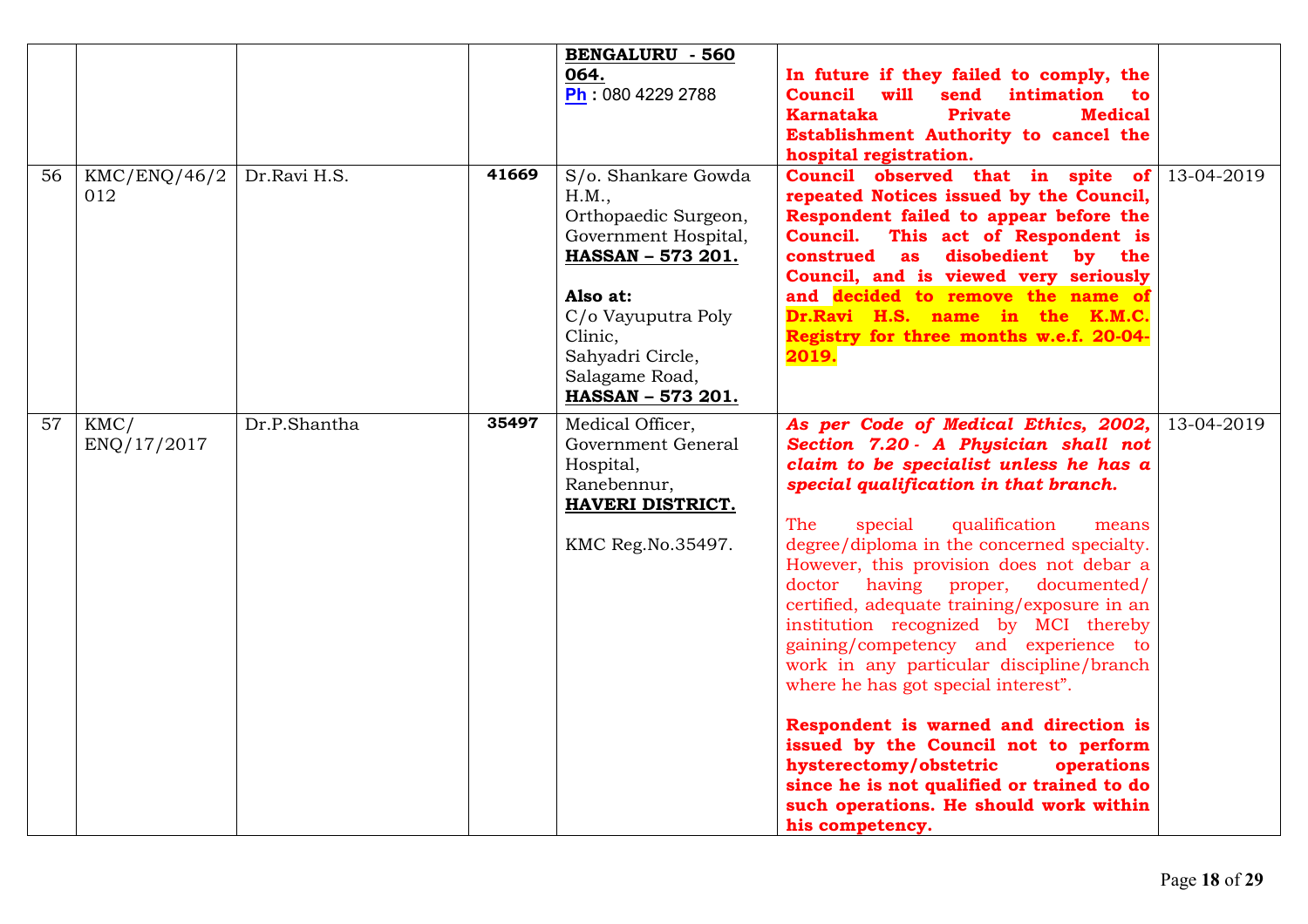| 58 | KMC/<br>ENQ/37/2015 | Dr. Nanjappa Shettykere                                                                                                                                                           | 31231                         | C/o Karnataka Medical<br>Centre, #27, 60th<br>Cross,<br>5th Block, Rajajinagar,<br>Near Bashyam Circle,<br><b>BENGALURU - 560</b><br>010. | After going through the case sheets,<br>affidavits,<br>cross examination<br>and<br>written arguments of both the parties,<br>Council is of the unanimous opinion<br>that the treatment given by the<br>Respondent at Karnataka<br><b>Medical</b><br>Centre is the first aid treatment.<br>Respondent is an ENT Surgeon and the<br>Karnataka Medical Centre is also not<br>equipped to take care of emergency due<br>to poisoning. For further treatment<br>Respondent should have advised to shift<br>the patient to Centre which is equipped<br>for taking care of poisoning cases. The<br>Hospital has given intimation to the<br>Police Station about the poisoning after<br>death of the patient. Hence Respondent<br>is "WARNED" by the Council. | 13-04-2019 |
|----|---------------------|-----------------------------------------------------------------------------------------------------------------------------------------------------------------------------------|-------------------------------|-------------------------------------------------------------------------------------------------------------------------------------------|-------------------------------------------------------------------------------------------------------------------------------------------------------------------------------------------------------------------------------------------------------------------------------------------------------------------------------------------------------------------------------------------------------------------------------------------------------------------------------------------------------------------------------------------------------------------------------------------------------------------------------------------------------------------------------------------------------------------------------------------------------|------------|
| 59 | 11Exp/Dot/20<br>19  | (1) The Administrator,<br>Represented by:<br>Dr.Narendranath V.,<br>Chief Administrator.<br>(2) Dr. Kuldeep,<br>Neuro Surgeon.<br>(3) Dr.Sudhakaran,<br>Medical Casualty Officer. | 33611<br>000012<br>5<br>27981 | M/s.M.S.Ramaiah<br>Memorial Hospital,<br>New BEL Road, MSRIT<br>Post, M S Ramaiah<br>Nagar,<br><b>BENGALURU -</b><br>560054.              | After perusing the documents submitted<br>by both the parties and oral submission,<br>Council has not made out any prima<br>facie case of "medical negligence".<br>Council has observed that Respondents<br>(1) and (3) have not renewed their<br>K.M.C. Registration, hence their names<br>removed from K.M.C. Registry until<br>they renew their Registration after<br>submitting evidence of having attended<br>accredited CMES for fulfilling thirty<br>credit points.<br>Council has observed that R(2) is                                                                                                                                                                                                                                       | 25-05-2019 |
|    |                     |                                                                                                                                                                                   |                               |                                                                                                                                           | registered with the K.M.C. after the said<br>complaint filed before the Council.<br>Without getting KMC Registration he is<br>practising in R(1)'s Hospital at the time<br>of the said incidence. $R(1)$ is WARNED<br>for appointing the doctor without<br>holding the K.M.C. Registration.                                                                                                                                                                                                                                                                                                                                                                                                                                                           |            |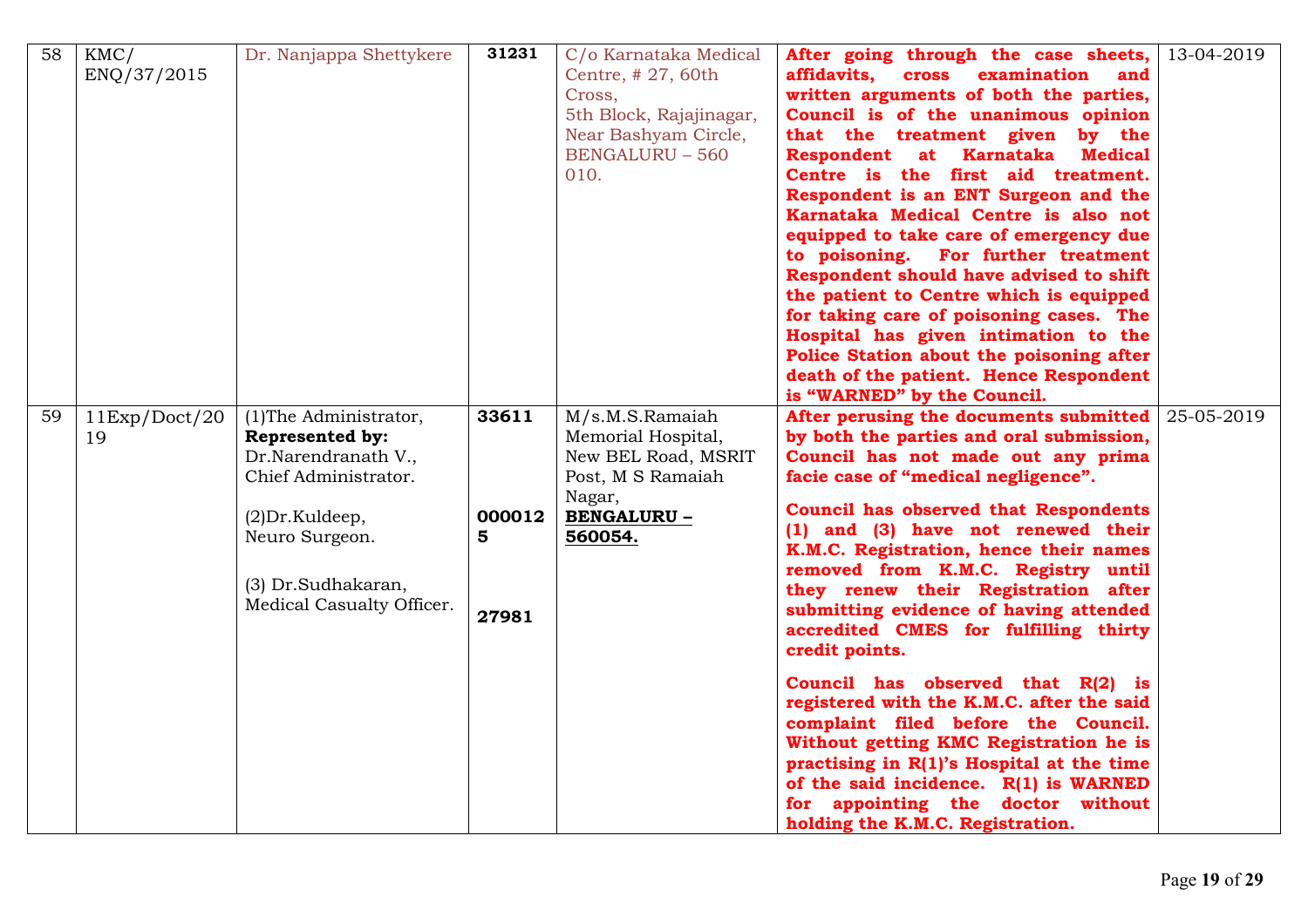| 60 | 60Exp/Doct/20<br>18 | Dr.Sunilkumar C.A.,<br>Medical Officer. | 93016 | ESIC Medical College,<br>Sedam Road,<br><b>KALABURGI-585 105.</b><br>Ph: 08472-265546/<br>265547.                                                                      | <b>Council</b><br>observed<br>that<br>has<br>the<br>Respondent has not renewed his KMC<br>registration although he is working in<br>the Government Department. His name<br>is removed from the KMC Registry until<br>he renews his registration by submitting<br>evidence of having earned 30 credit<br>points.                                                                                                                                                                                                                                                                                                                              | 15-06-2019 |
|----|---------------------|-----------------------------------------|-------|------------------------------------------------------------------------------------------------------------------------------------------------------------------------|----------------------------------------------------------------------------------------------------------------------------------------------------------------------------------------------------------------------------------------------------------------------------------------------------------------------------------------------------------------------------------------------------------------------------------------------------------------------------------------------------------------------------------------------------------------------------------------------------------------------------------------------|------------|
| 61 | 26Exp/Doct/20<br>19 | Dr.Jayanth M.K.                         | 18251 | No.42,<br>"Durgaparameshwari<br>Nilaya",<br>3rd 'A' Main,<br>Sahyadrinagara,<br>Vinobhanagara,<br>SHIMOGA - 577 204.                                                   | On the report of the inspection team and<br>explanation given by Dr.Jayanth M.K.,<br>Karnataka Medical Council has taken the<br>following decision:<br>1. To remove the name the name of<br>Dr.Jayanth M.K., bearing KMC Reg.<br>No.18251 from K.M.C. registry for a<br>period of 3 months w.e.f. 22-06-<br>2019.<br>2. To inform Karnataka Private Medical<br>Establishment [KPME] and D.H.O.,<br>Shivamogga, about the unethical<br>show of quackery going on at Mulla<br>clinic and request them to take<br>further necessary action against Sri<br>Mulla and his associates if any as<br>per rules and regulations conferred<br>on them. | 22-06-2019 |
| 62 | 01Exp/Dot/20<br>19  | Dr.N.H.Krishna                          | 55216 | # 554/6, SHRI<br>KRISHNA KRUPA,<br>SHIVAKUMARA SWAMY<br>BADAVANE,<br>2ND MAIN, 8TH<br>CROSS, 1ST BUS<br>STOP,<br><b>DAVANGERE -</b><br>577005.<br>Phone: 08192263148 / | Respondent claims that he is<br>a<br>specialist in Pulmonology since he has<br>undergone<br>training in<br>Respiratory<br>medicine. Respondent does not possess<br>qualifications listed in the Medical<br>Council of India schedule for giving<br>Pulmonologist.<br>registration<br>as<br>$\mathbf{a}$<br>However he can manage respiratory<br>cases as a practitioner. Respondent is<br>directed to work within his competence.                                                                                                                                                                                                            | 29-06-2019 |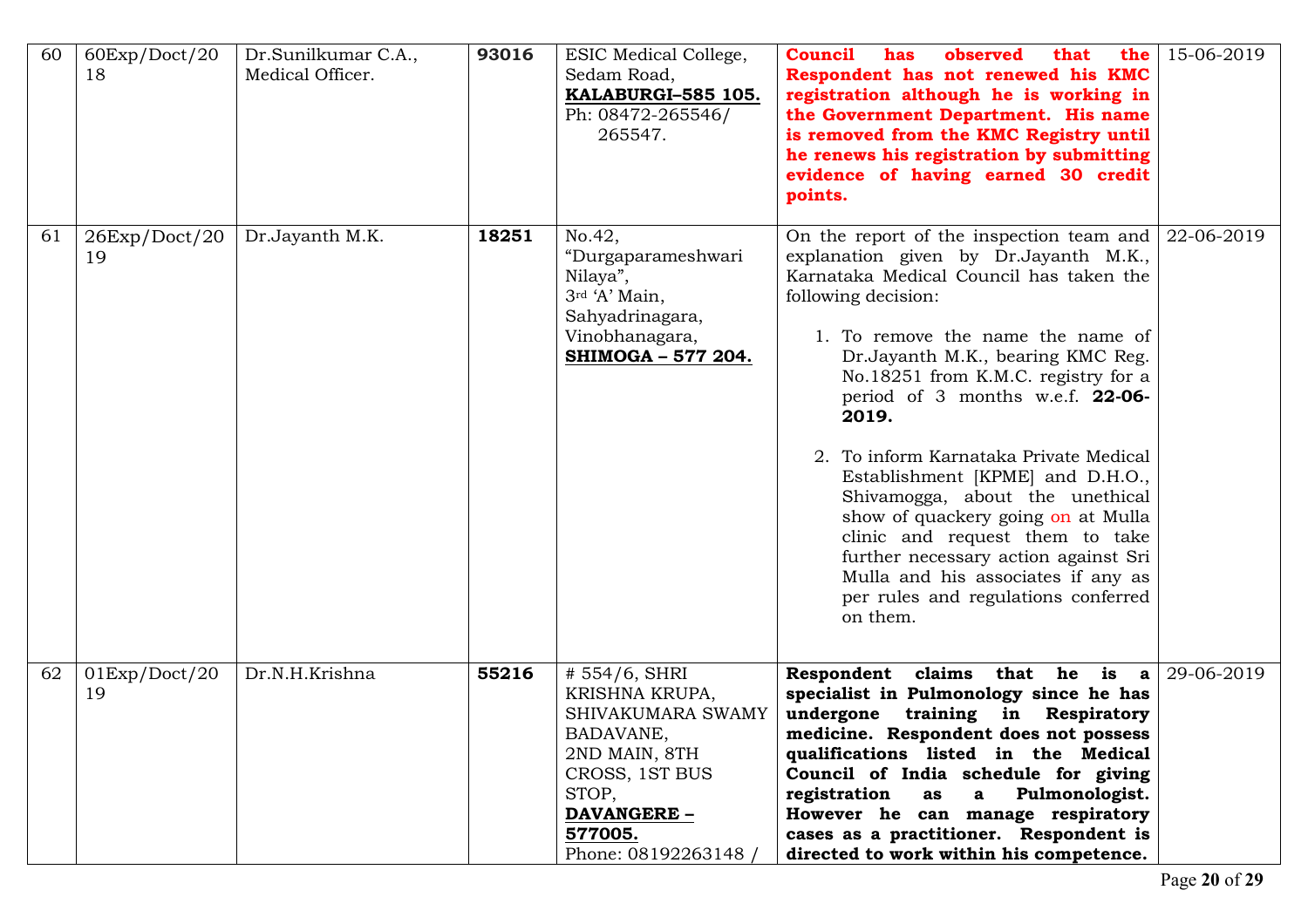|    |             |                              |        | 9845165951.                                                                                                                  | Council has noticed that Respondent<br>Dr.N.H.Krishna has not renewed his<br>KMC Registration, hence his name<br>removed from K.M.C. Registry.<br>He<br>should renew his Registration after<br>submitting evidence of having attended<br>accredited CMES for fulfilling thirty<br>credit points. |            |
|----|-------------|------------------------------|--------|------------------------------------------------------------------------------------------------------------------------------|--------------------------------------------------------------------------------------------------------------------------------------------------------------------------------------------------------------------------------------------------------------------------------------------------|------------|
| 63 | ENQ/24/2015 | Dr.M.M.Shettar<br>(Kotresh), | 51032. | C/o Mangala Hospital,<br>Sampige Road,<br>K.R.Puram<br>HASSAN - 573 201,<br><b>HASSAN DISTRICT.</b>                          | There is no medical negligence while<br>managing the patient Mr.Ramakrishna.<br>Respondent is WARNED for suffixing<br>qualification<br>unrecognized<br>M.Ch<br>(Seychelleys) and claiming that he is a<br>super specialist in that branch.                                                       | 13-07-2019 |
|    |             |                              |        |                                                                                                                              | Respondent is hereby directed to<br>the<br>remove<br>super<br>speciality<br>qualification M.Ch in his prescription<br>letterhead, hospital name board and also<br>he should not advertise his name<br>claiming that he is a super specialist.                                                    |            |
|    |             |                              |        |                                                                                                                              | Mangala Hospital is directed to look into<br>above mentioned direction and inform<br>to the K.P.M.E.A. and Karnataka Medical<br>Council within 15 days from the date of<br>receipt of this order.                                                                                                |            |
| 64 | ENQ/16/2015 | Dr.Sanjeev Talpallikar       | 25261  | $No.10/11$ , Ist Floor,<br>Eureka,<br>Junction Building,<br>Above ICICI Bank,<br>T.B.Road, Beshpande<br>Nagar, <b>HUBLI.</b> | Respondent (2) Dr. Sanjeev Talpallikar<br>is warned by the Council for accepting<br>money without properly explaining the<br>reason for accepting amount. He is<br>directed not to repeat such acts in<br>future.                                                                                | 20-07-2019 |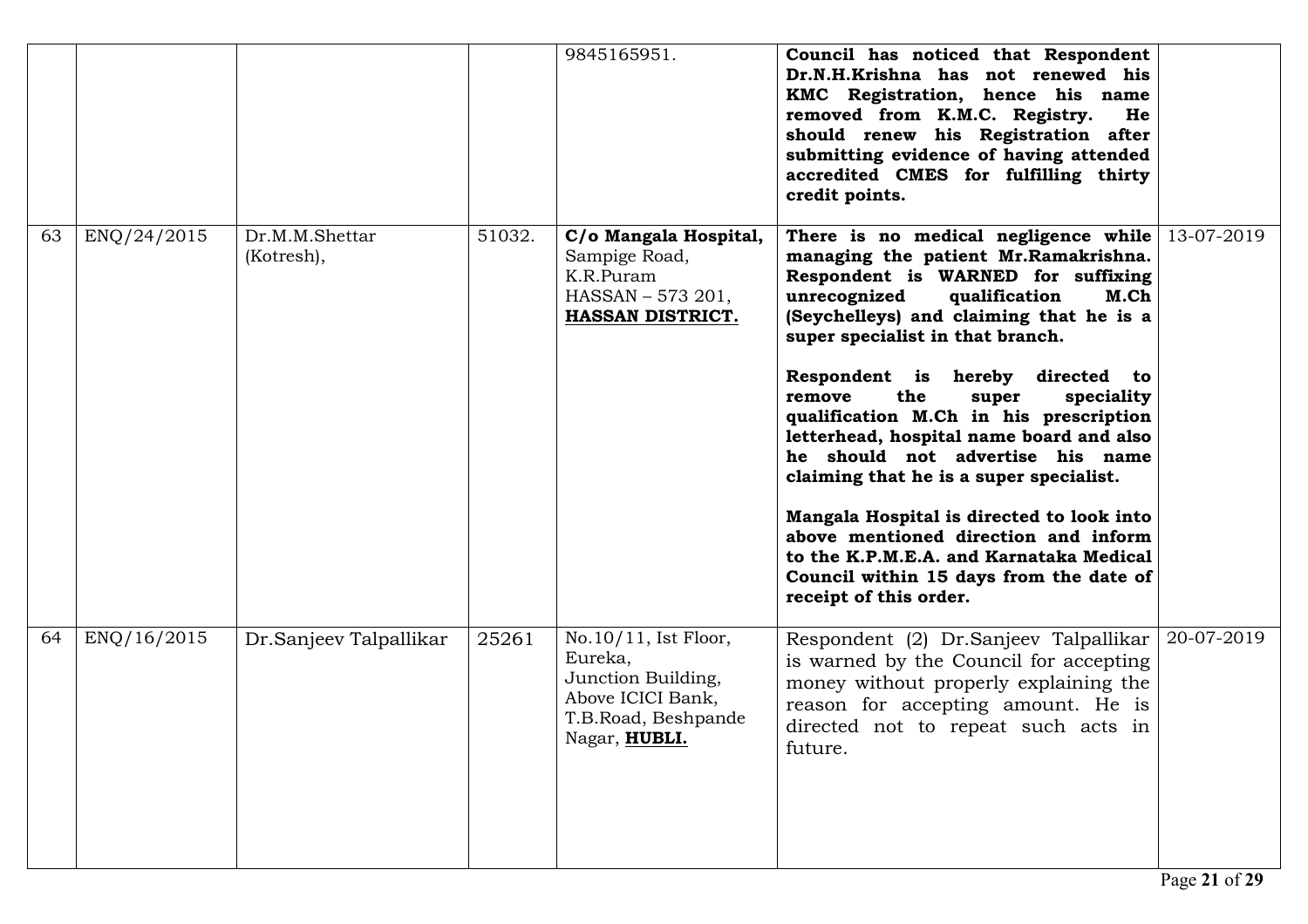|    |             | Dr.Sudhir R.Jambagi  | 35122 | Shravya Hospital,<br>Near Government Prco<br>Sadan<br>Keeal Road, DHARWAD.                             | Respondent (3) Dr.Sudhir R.Jambagi is<br>warned by the Council for violating<br>Code of Medical Ethics, Section 6.4.1.<br>He is directed not to repeat such acts<br>in future.    |                  |
|----|-------------|----------------------|-------|--------------------------------------------------------------------------------------------------------|-----------------------------------------------------------------------------------------------------------------------------------------------------------------------------------|------------------|
|    |             | Dr.Shashidhara M.S.  | 39833 | Vigneshwara Hospital,<br>B.H.Road, Sagar,<br>Near Reliance Petrol<br>Pump,<br>SHIVAMOGGA - 577<br>401. | Respondent (4) Dr.Shashidhara M.S. is<br>warned by the Council for violating<br>Code of Medical Ethics, Section 6.4.1.<br>He is directed not to repeat such acts<br>in future.    |                  |
|    |             | Dr.M.Mahesh          | 25261 | No.B-106, Brigade<br>Solitaire Appt.,<br>Alanahally Layout,<br><b>MYSURU-570 028.</b>                  | Respondent<br>(5)<br>Dr.M.Mahesh<br>1S<br>Warned by the Council for violating<br>Code of Medical Ethics, Section 6.4.1.<br>He is directed not to repeat such acts<br>in future.   |                  |
|    |             | Dr.S.B.Hegde         | 6357  | Hegde Health Complex<br>Park Extension,<br><b>SHIVAMOGGA - 577</b><br>201.                             | Respondent (6) Dr.S.B.Hegde is warned<br>by the Council for violating Code of<br>Medical Ethics, Section 6.4.1. He is<br>directed not to repeat such acts in<br>future.           |                  |
|    |             | Dr.Prakash Babaliche | 51950 | Shri Poornayya<br>Residency,<br>#102, Maratha Colony,<br>Tilakwadi,<br><b>BELGAVI - 590 006.</b>       | Respondent (10) Dr. Prakash Babaliche<br>is Warned by the Council for violating<br>Code of Medical Ethics, Section 6.4.1.<br>He is directed not to repeat such acts<br>in future. |                  |
| 65 | ENQ/15/2015 | Dr. Vishweeswaran S. | 15550 | Yashaswini Medical<br>Center,<br>D-3, Krishna Vilas<br>Road,                                           | Respondent (2) Dr. Vishweeswaran S. is<br>warned by the Council for violating<br>Code of Medical Ethics, Section 6.4.1.                                                           | $20 - 07 - 2019$ |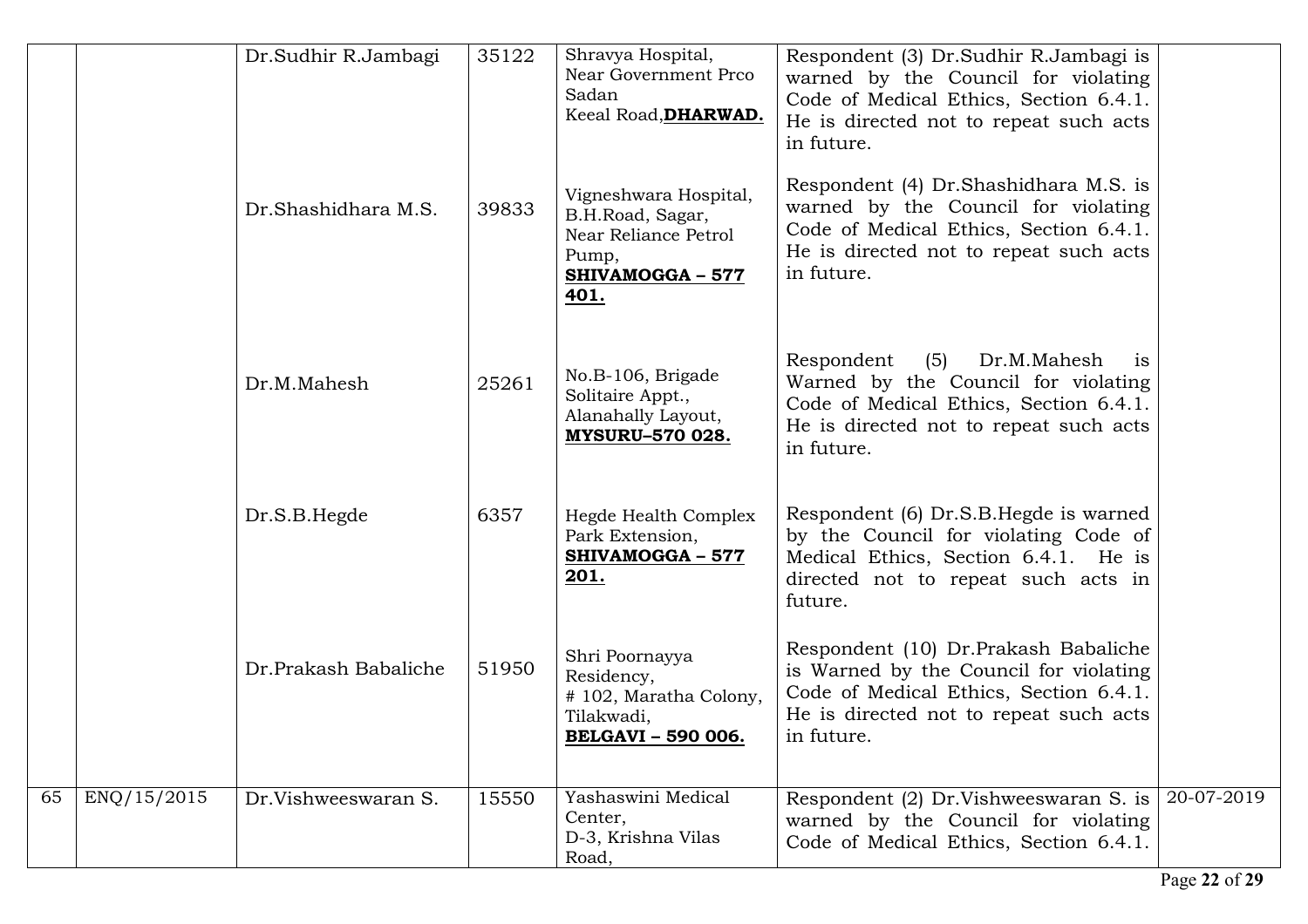|  |                            |       | Beside Maharani Pu<br>College,<br>Beside Palace,<br><b>MYSORE - 570 023.</b>      | He is directed not to repeat such acts<br>in future.                                                                                                                                    |  |
|--|----------------------------|-------|-----------------------------------------------------------------------------------|-----------------------------------------------------------------------------------------------------------------------------------------------------------------------------------------|--|
|  | Dr.Sathyanarayan<br>Aithal | 18244 | Ashwini Clinic,<br>Chatrakeri,<br>Thirthahalli,<br>SHIVMOGGA-577432.              | Respondent (3) Dr. Sathyanarayan Aithal<br>is warned by the Council for violating<br>Code of Medical Ethics, Section 6.4.1.<br>He is directed not to repeat such acts in<br>future.     |  |
|  | Dr.Lakshminarayana         | 17533 | Duirga Clinic,<br>Durgigudi,<br>Durgigudi Main Road,<br><b>SHIMOGGA- 577 201.</b> | Respondent (4) Dr. Lakshminarayana<br>Achar P. is warned by the Council for<br>violating Code of Medical Ethics,<br>Section 6.4.1. He is directed not to<br>repeat such acts in future. |  |
|  | Dr.Kumar H.M               | 20514 | Kumar Clinic,<br>Panduranga Temple<br>Street,<br>HASSAN - 573 201.                | Respondent (6) Dr.Kumar H.M is<br>warned by the Council for violating<br>Code of Medical Ethics, Section 6.4.1.<br>He is directed not to repeat such acts in<br>future.                 |  |
|  | Dr.Mahesh H.B              | 36412 | "Hanubal" 3rd Cross,<br>Vidmanagara,<br><b>HASSAN - 573 201.</b>                  | Respondent (7) Dr. Mahesh H.B is<br>warned by the Council for violating<br>Code of Medical Ethics, Section 6.4.1.<br>He is directed not to repeat such acts in<br>future.               |  |
|  | Dr.Nagabhushana Rao        | 26160 | Nagabhushan Hospital,<br>B.H.Road, Near S.B.I.,<br>HASSAN - 573 103.              | Respondent (8) Dr. Nagabhushana Rao<br>is warned for having received payment<br>from Corporate Hospitals.<br>He is<br>directed not to repeat such acts in<br>future.                    |  |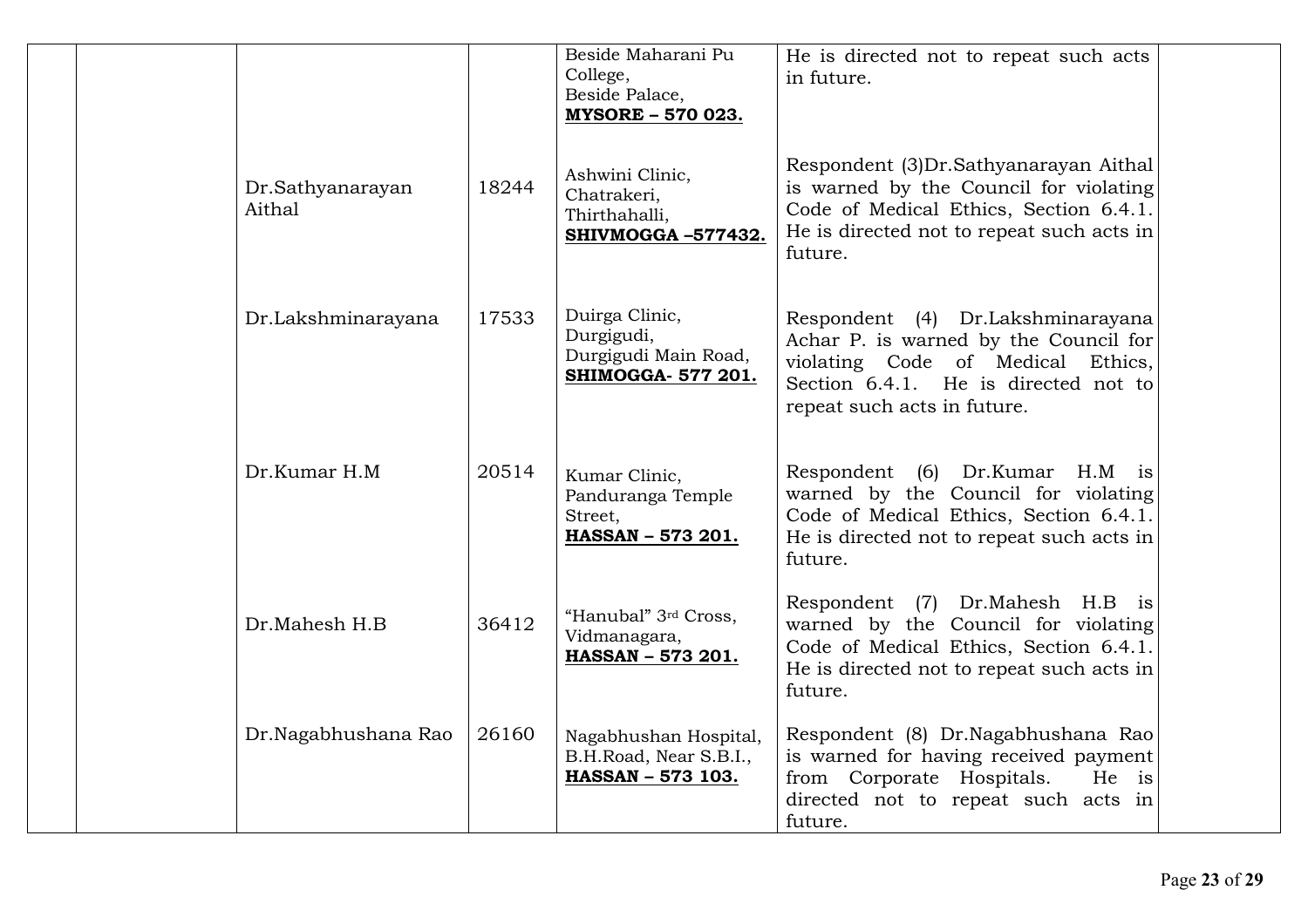| 66 | ENQ/08/2017    | (1) Dr. Narayana Kulkarni<br>MD, Gynaecologist. | 56445 | $C/O$ . L M Care<br>Maternity & General<br>Hospital,<br>Ring Road,<br>KALBURGI.                                                   | After perusing the documents and $20-07-2019$<br>personal appearance of the Respondent<br>for enquiry, Council directs the<br>Respondent Dr.Narayana Kulkarni not<br>to perform hysterectomies without<br>proper indication and without support<br>of investigations like Pap smear and<br>histopathology report.                                                                                                                                                     |            |
|----|----------------|-------------------------------------------------|-------|-----------------------------------------------------------------------------------------------------------------------------------|-----------------------------------------------------------------------------------------------------------------------------------------------------------------------------------------------------------------------------------------------------------------------------------------------------------------------------------------------------------------------------------------------------------------------------------------------------------------------|------------|
|    |                |                                                 |       |                                                                                                                                   | Respondent is WARNED by the Council<br>for violating Code of Medical Ethics by<br>doing hysterectomies on young mothers<br>without proper indications.                                                                                                                                                                                                                                                                                                                |            |
|    | ENQ/08(A)/2017 | (2) Dr. Nanda Belawal,<br>Gynaecologist.        | 79079 | C/o Basava Hospital,<br>KALABURGI.                                                                                                | After perusing the documents and<br>personal appearance of the Respondent<br>for enquiry, Council is of the opinion<br>that there is no violation of Code of<br>Medical Ethics against Respondent.<br>Hence Respondent is EXONERATED.                                                                                                                                                                                                                                 |            |
| 67 | ENQ/13/2017    | Dr.Somashekhar N.                               | 64291 | C/o Somashekhar<br>Hospital,<br>B.H.Road,<br>Nelamangala,<br><b>BANGALORE - 562</b><br><u>123.</u>                                | After perusal of the<br>documents,<br>affidavits,<br>examination<br><b>cross</b><br>and<br>written arguments submitted by both<br>the parties, Council is of the opinion<br>Patient<br>that<br>was<br>not<br>properly<br>investigated and managed during the<br>stay at Somashekhar Hospital. Patient<br>was probably not given respiratory<br>support<br>while<br>shifting<br>to<br>the<br>M.S.Ramaiah<br>Hospital.<br>Hence<br>Respondent is WARNED by the Council. | 10-08-2019 |
| 68 | ENQ/26/2016    | Dr.Krishnananda                                 | 24410 | C/o Government<br>Hospital,<br>No.A1, Basaveshwara<br>Road, Somwarpet<br>Taluk, <mark>Kodagu District</mark><br><u>– 571 236.</u> | It is made out that Dr.Krishnanand has<br>administered drug Salizo which is<br>known drug for causation of TEN.<br>Respondent has not made effort to<br>investigate and confirm the diagnosis of<br>Rheumatoid<br>arthritis<br>before<br>administering disease modifying agent<br>like Salizo.<br>Hence Respondent<br>Dr.Krishnananda is "WARNED" by the<br>Council.                                                                                                  | 31-08-2019 |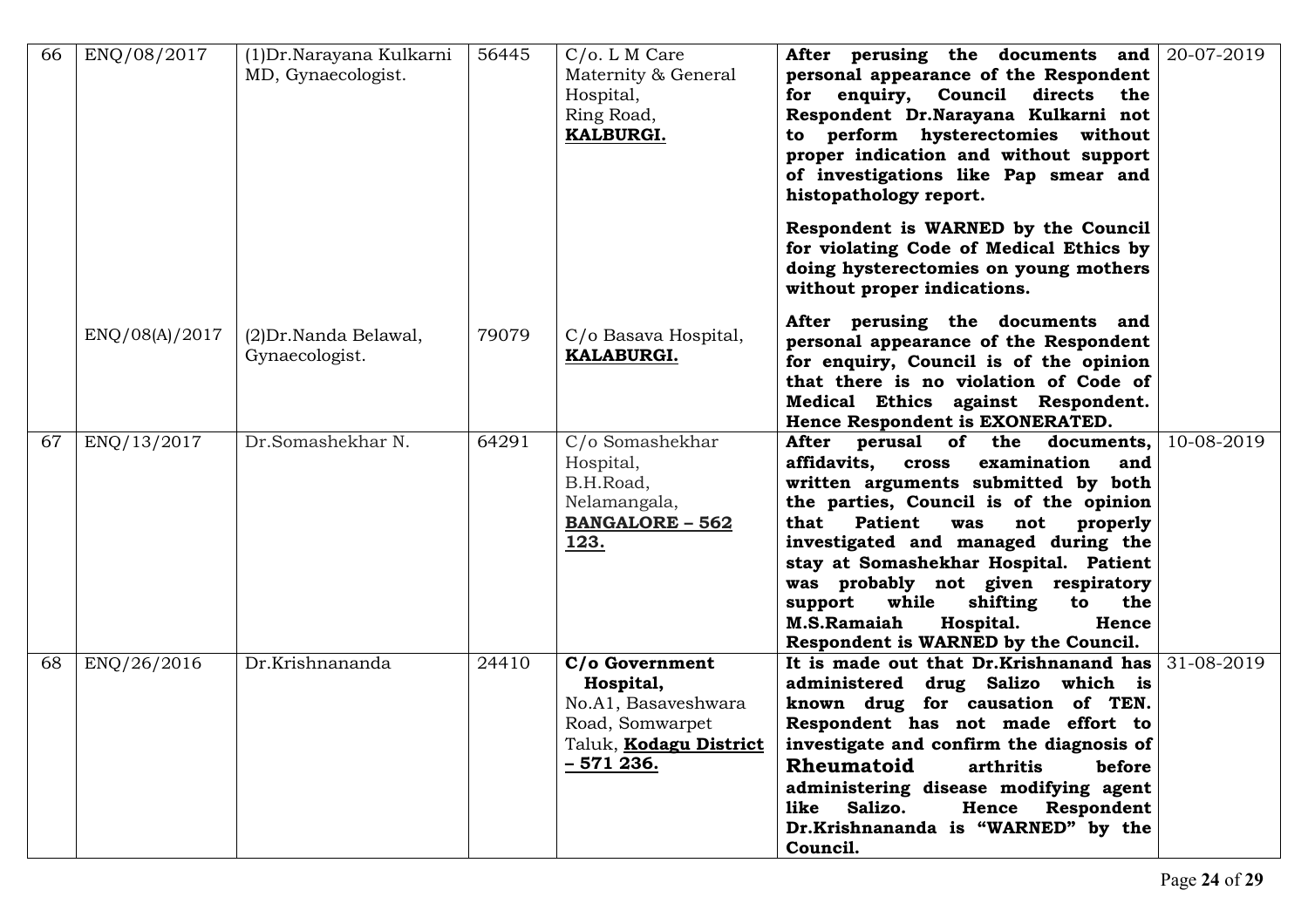| 69 | ENQ/18/2017   | Dr.Parameshwara C.M. | 40828 | S.D. Jayaram Hospital,<br>3 <sup>rd</sup> Cross, Ashok Nagar,<br><b>MANDYA - 571 401.</b>         | After perusing all the documents,<br>evidence of affidavit, cross examination<br>and written arguments submitted by<br>both the parties, and also Expert<br>opinion obtained by the Council, it is<br>difficult to opine that the patient has<br>died due to myocardial infarction.<br>Council has made out that patient was<br>not properly evaluated pre operatively.<br>Hence Respondent is "WARNED" by the<br>Council.<br>Council has noticed that Respondent<br>Dr.Parameshwara C.M. has not renewed                                                                                                                                                                                                                                                                                                                         | 21-09-2019 |
|----|---------------|----------------------|-------|---------------------------------------------------------------------------------------------------|-----------------------------------------------------------------------------------------------------------------------------------------------------------------------------------------------------------------------------------------------------------------------------------------------------------------------------------------------------------------------------------------------------------------------------------------------------------------------------------------------------------------------------------------------------------------------------------------------------------------------------------------------------------------------------------------------------------------------------------------------------------------------------------------------------------------------------------|------------|
|    |               |                      |       |                                                                                                   | his KMC Registration, hence his name<br>removed from K.M.C. Registry.<br>He<br>should renew his Registration after<br>submitting evidence of having attended<br>accredited CMES for fulfilling thirty<br>credit points.                                                                                                                                                                                                                                                                                                                                                                                                                                                                                                                                                                                                           |            |
| 70 | MCI/2Not/2019 | Dr.Lokesh K.M.       | 85583 | D/No.130, 3rd Main,<br>Ramachandrapuram,<br><b>BANGALORE -</b><br>560 021.<br>Mobile: 9742952150. | Notification received from Medical Council<br>of India, New Delhi, vide letter No.MCI-<br>211(2)(114-Comp)/2017-Ethics/151112<br>dated $27-09-2019$ stating that " the<br>Committee after going through all the case<br>records and after detailed deliberation<br>noted that Dr.Lokesh K.M. was admittedly<br>not working at Adichunchanagigir Inst. Of<br>Medical Sciences, Bellur and had appeared<br>only for the purposes of MCI Inspection<br>conducted on 06-10-2016 while he was<br>working as faculty in Akash Inst. Of<br>Medical Sciences, therefore, the Committee<br>and therefore decided that a warning may<br>be issued to Dr.Lokesh K.M. to refrain<br>himself from doing such things in future".<br>The K.M.C. has updated the said<br>decision in KMC Registry of Dr.Lokesh<br>K.M., bearing KMC Reg.No.85583. | 12-10-2019 |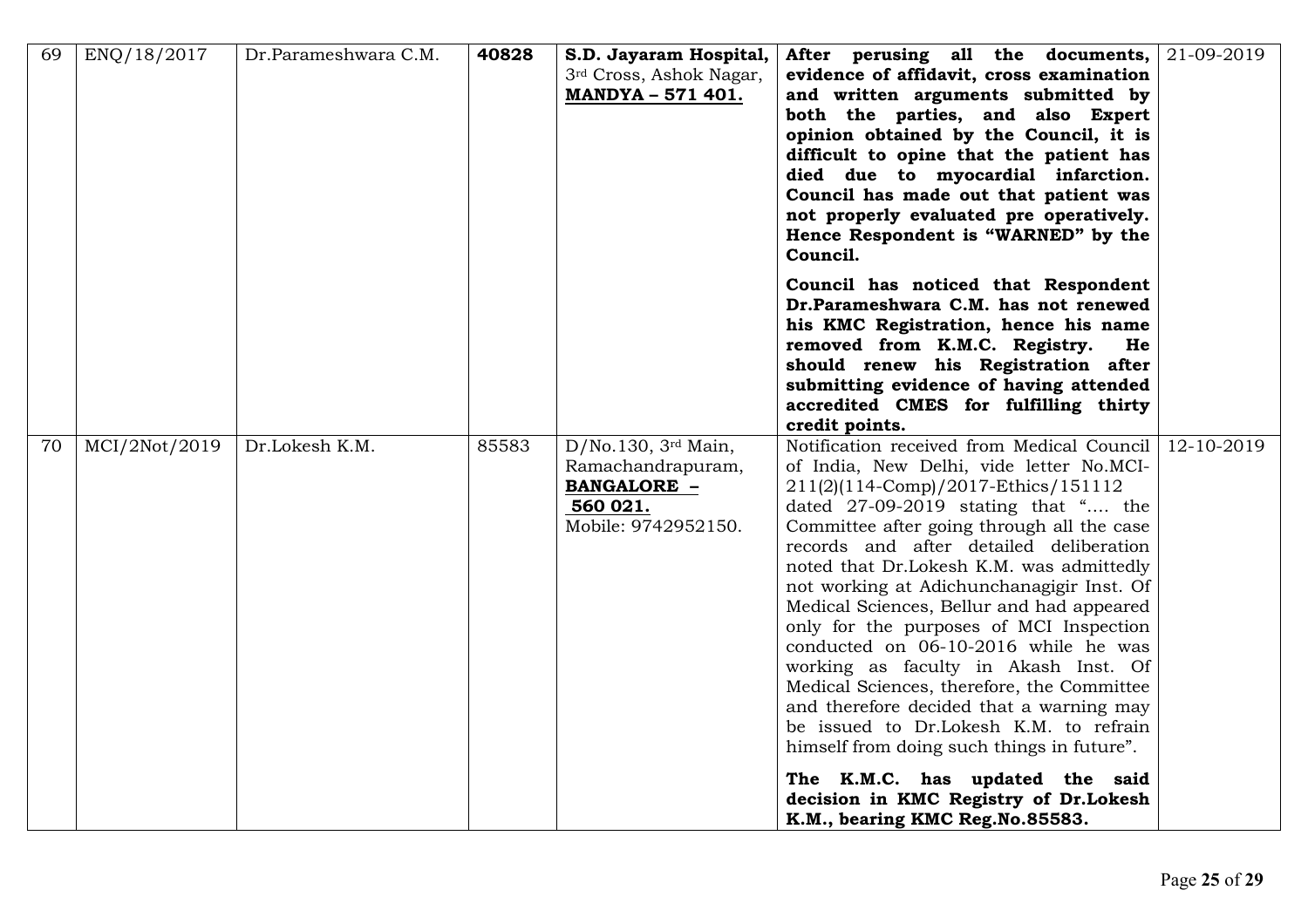| 71 | ENQ/12/2018             | Dr. Angadi Siddappa<br>Rachappa<br>MBBS, D'Ortho                                                                                                                                                | 9316  | $C/O$ . Fracture $\&$<br>Orthopaedic Clinic,<br>Shetty Galli,<br><b>BELGAUM.</b><br>Mob:9448634756.<br>Res.Address:-<br>Shivateerth Colony,<br>Kanabargi Road,<br><b>BELGAUM.</b>    | It is held that the Respondent viz.,<br>Dr.Angadi Siddappa Rachappa is found<br>guilty of the violation of the Code of<br>Medical Ethics and thus he is WARNED<br>and he is directed not to issue medical<br>certificates without examining and<br>managing the patient.                                         | 23-11-2019 |
|----|-------------------------|-------------------------------------------------------------------------------------------------------------------------------------------------------------------------------------------------|-------|--------------------------------------------------------------------------------------------------------------------------------------------------------------------------------------|------------------------------------------------------------------------------------------------------------------------------------------------------------------------------------------------------------------------------------------------------------------------------------------------------------------|------------|
| 72 | 69Exp/Doct/20<br>19     | Dr.G.Sivappa<br>Consultant<br>Orthopaedic Surgeon.                                                                                                                                              | 11909 | Shiva Clinic, Guttal,<br>Haveri Hobli,<br><b>HAVERI - 581 110.</b><br>Ph:9449075271                                                                                                  | Respondent<br>has<br>submitted<br>the<br>admission of the facts about<br>the<br>miscalculation of the disability. Based<br>on that admission Council WARNS the<br>Respondent not to repeat such acts in<br>future.                                                                                               | 30-11-2019 |
| 73 | KMC/ADV/NOV<br>/2017    | M/s.Indira IVF Hospital<br>Private Limited,<br>3rd Floor, Woody's<br>Building,<br>45/1-1, 2nd Phas, e, J P<br>Nagar,<br>Marenahalli, 2nd Phase,<br>Bengaluru - 560078.<br>Phone: 080 4128 5388. |       |                                                                                                                                                                                      | Council decides to WARN the Director of<br>Indira IVF Hospital Private Limited<br>Centre not to give large size of<br>advertisement for luring the patients.                                                                                                                                                     | 14-12-2019 |
| 74 | 22Exp/Dot/20<br>19      | Dr.Dinesh Govinda<br>Gowda,                                                                                                                                                                     | 26777 | M/s.Hairline<br>International Hair &<br>Skin Clinic<br>199, 16th Main Road,<br>4th T Block East,<br>Pattabhirama Nagar,<br>Jayanagar,<br>Bengaluru - 560041.<br>Phone: 080 4091 4767 | Council<br>decides<br><b>WARN</b><br>to<br>the<br>Respondent Dr.Dinesh Govinda Gowda<br>not to give advertisement about<br>unconventional mode of treatment and<br>claim the success and he should not<br>violate the Code of Medical Ethics,<br>Section 6.1 by advertisement for<br>soliciting of the patients. | 14-12-2019 |
| 75 | KMC/41Exp/<br>Doct/2021 | Dr.Umanath R. Ullal,<br>M.S. Ortho,<br>Orthopaedic Surgeon.                                                                                                                                     | 25609 | Ullal Clinic,<br>Ranebennur-58115.                                                                                                                                                   | The Respondent is hereby warned this<br>time with a direction to be very careful<br>while issuing wound certificate and<br>disability certificate in future.                                                                                                                                                     | 29-01-2022 |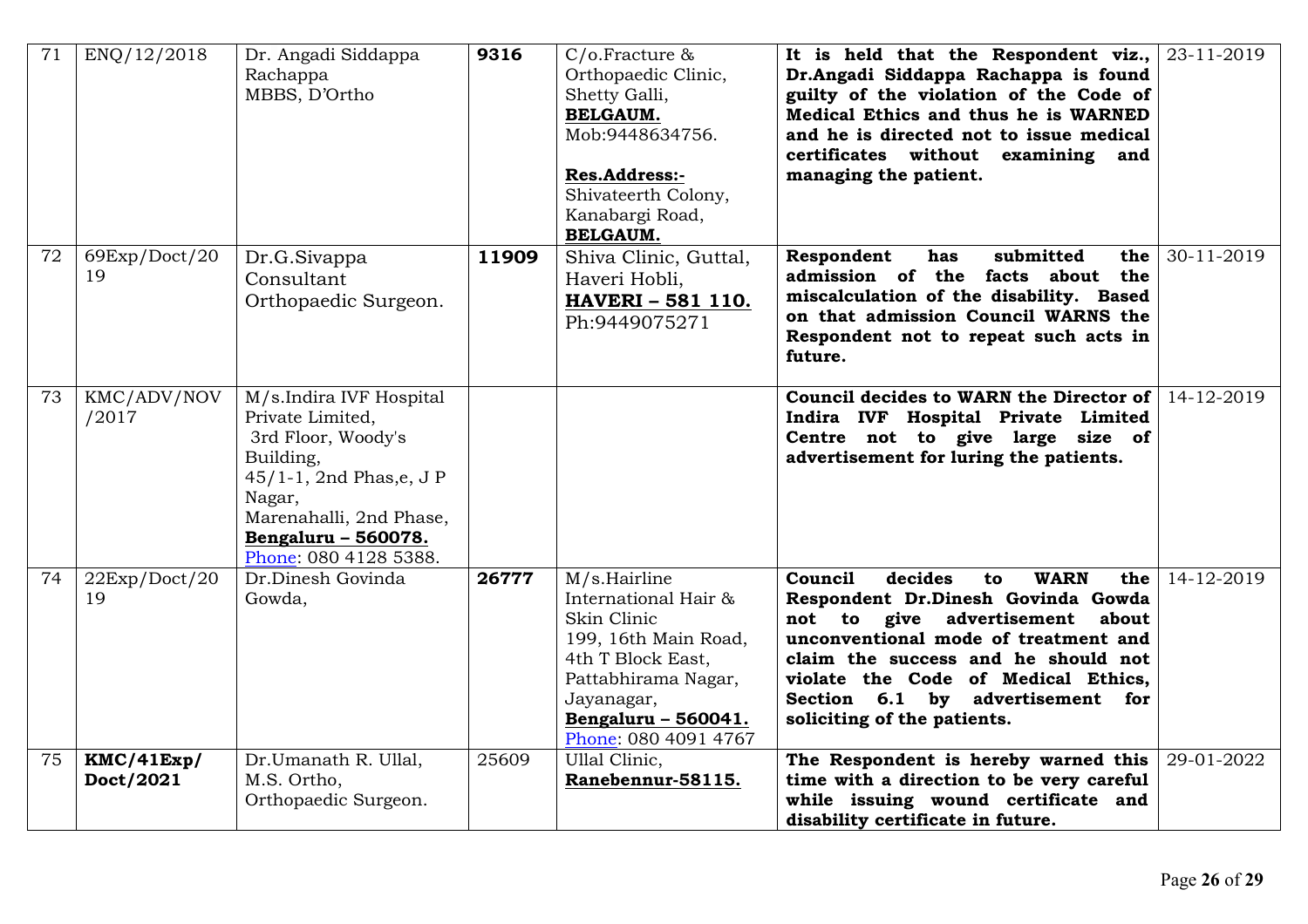| 76 | KMC/62Exp/Do | Dr.K.Lakshmi Narayana,                                 | 22710 | Prakash Clinic,               | IT IS HELD THAT THERE IS MEDICAL $ 05-02-2022 $      |  |
|----|--------------|--------------------------------------------------------|-------|-------------------------------|------------------------------------------------------|--|
|    | ct/2021      | <b>Authorized Medical</b><br>Examiner of LIC of India, |       | Club Road, Near SP<br>Circle, | MISCONDUCT ON THE PART OF THE                        |  |
|    |              |                                                        |       | <b>BELLARY-583101.</b>        | RESPONDENT VIZ., DR. LAKSHMI                         |  |
|    |              |                                                        |       | Mobile: 9448066432.           | NARAYANA, AUTHORIZED<br><b>MEDICAL</b>               |  |
|    |              |                                                        |       |                               | <b>EXAMINER OF LIC OF INDIA, PRAKASH</b>             |  |
|    |              |                                                        |       |                               | CLINIC, CLUB ROAD, NEAR SP CIRCLE,                   |  |
|    |              |                                                        |       |                               | BALLARI-583101 WHILE ISSUING THE                     |  |
|    |              |                                                        |       |                               | WOUND CERTIFICATES IN RESPECT OF                     |  |
|    |              |                                                        |       |                               | THE TREATMENT GIVEN TO THE                           |  |
|    |              |                                                        |       |                               | PATIENTS I.E., D.SUNKA, NAGARAJ,                     |  |
|    |              |                                                        |       |                               | NINGAPPA, MARANNA, BASAVARAJ AND                     |  |
|    |              |                                                        |       |                               | VEERESH, IN W.C.A NO. 239/2007,                      |  |
|    |              |                                                        |       |                               | W.C.A. NO. 240/2007, W.C.A. NO.                      |  |
|    |              |                                                        |       |                               | 241/2007, W.C.A. NO. 242/2007, W.C.A.                |  |
|    |              |                                                        |       |                               | 243/2007 AND W.C.A.<br>NO.<br>NO.                    |  |
|    |              |                                                        |       |                               | 244/2007 ON THE FILE OF<br><b>THE</b>                |  |
|    |              |                                                        |       |                               | LABOUR OFFICER AND COMMISSIONER                      |  |
|    |              |                                                        |       |                               | <b>WOMEN'S</b><br><b>FOR</b><br><b>COMPENSATION,</b> |  |
|    |              |                                                        |       |                               | KOPPAL DISTRICT, KOPPAL.                             |  |
|    |              |                                                        |       |                               |                                                      |  |
|    |              |                                                        |       |                               | THE LICENSE OF THE PRACTICE OF                       |  |
|    |              |                                                        |       |                               | THE RESPONDENT BEARING K.M.C.                        |  |
|    |              |                                                        |       |                               | REG.NO.22710 IS HEREBY SUSPENDED                     |  |
|    |              |                                                        |       |                               | FOR THE PERIOD OF FIVE YEARS                         |  |
|    |              |                                                        |       |                               | W.E.F. 05-02-2022.                                   |  |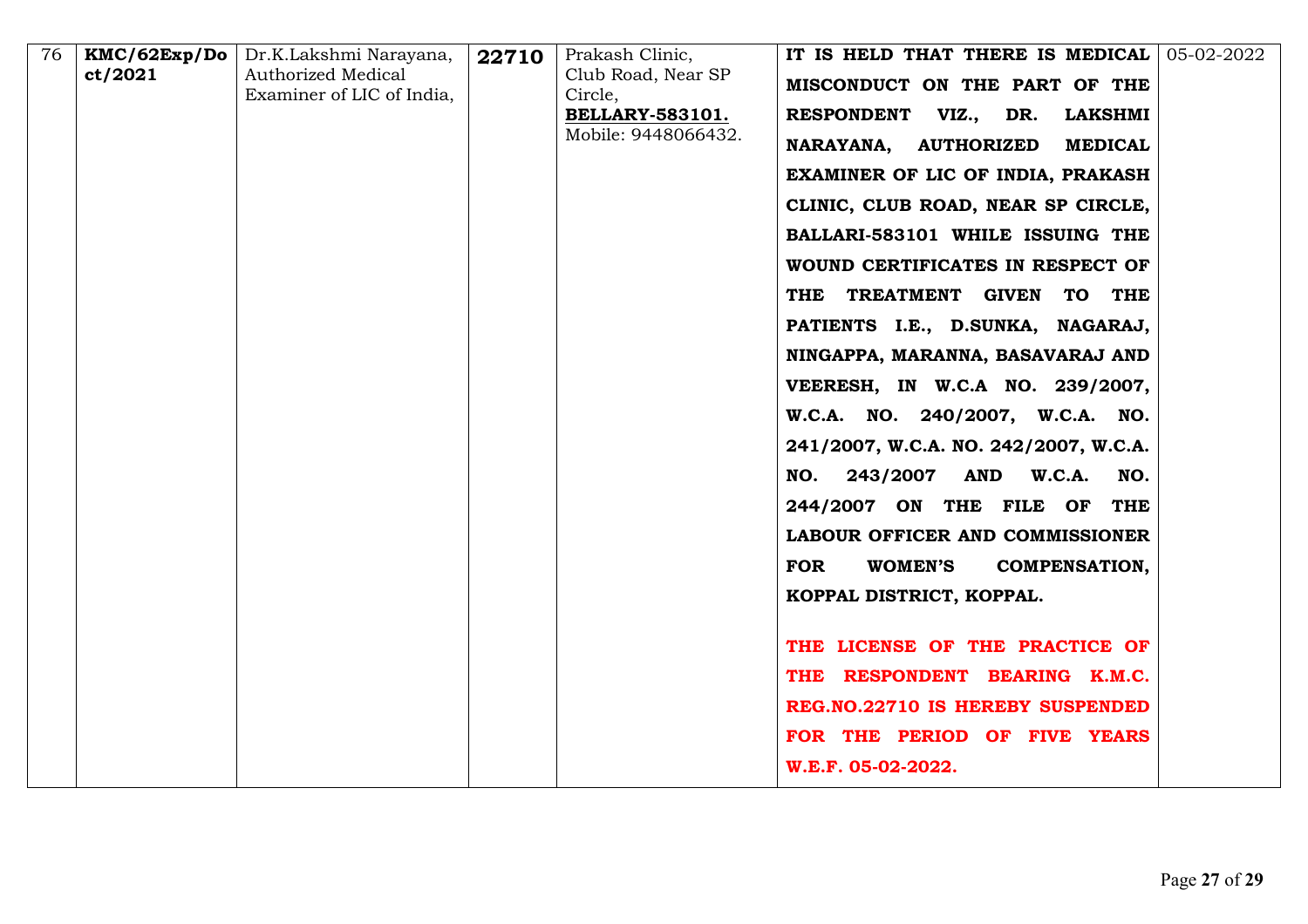| H.D. Kote - 571 125.<br>OF THE RESPONDENT(3) IN THE DEATH<br>OF THE WIFE OF THE COMPLAINANT<br>VIZ., SMT. LAKSHMI.<br>THAT IT IS ORDERED TO SUSPEND THE<br><b>THE</b><br><b>NAME</b><br>OF<br>DR.SRINIVASAN,<br><b>BEARING</b><br>REG.NO.31722 FROM THE REGISTRY<br>OF KARNATAKA MEDICAL COUNCIL<br>FOR A PERIOD OF ONE YEAR FROM<br>THE DATE OF PRONOUCEMENT OF<br><b>ORDER.</b><br><b>FURTHER</b><br><b>THIS</b> |                                                  |
|--------------------------------------------------------------------------------------------------------------------------------------------------------------------------------------------------------------------------------------------------------------------------------------------------------------------------------------------------------------------------------------------------------------------|--------------------------------------------------|
|                                                                                                                                                                                                                                                                                                                                                                                                                    |                                                  |
|                                                                                                                                                                                                                                                                                                                                                                                                                    |                                                  |
|                                                                                                                                                                                                                                                                                                                                                                                                                    | <b>RESPONDENT(3)</b><br><b>KMC</b>               |
| RESPONDENT(3)<br><b>IS</b><br><b>PROHIBITED</b><br><b>FROM</b><br>MEDICINE DURING THE SAID PERIOD<br>OF ONE YEAR.                                                                                                                                                                                                                                                                                                  | <b>THE</b><br><b>HEREBY</b><br><b>PRACTISING</b> |
| THAT RESPONDENT (1) AND (2) ARE<br>HEREBY EXONERATED.                                                                                                                                                                                                                                                                                                                                                              |                                                  |
| AS PER THE DIRECTION GIVEN BY THE<br>HON'BLE HIGH COURT OF KARNATAKA<br>IN W.P.NO.5944/2022 (GM-RES) DATED<br>17-03-2022, THE ORDER PASSED BY<br>K.M.C. ON 05-03-2022 IS KEPT IN<br><b>ABEYANCE.</b>                                                                                                                                                                                                               |                                                  |
| <b>AWAITING THE FINAL ORDERS FROM</b><br>THE HON'BLE HIGH COURT.                                                                                                                                                                                                                                                                                                                                                   |                                                  |
| (1) Dr. Mohammed Irshad<br>Acura Speciality<br>It is held that there is medical negligence<br>KMC/ENQ/31/<br>29357<br>78<br>2016<br>Ahmed,<br>on the part of Respondent (1) viz.,<br>Hospital,<br>Dr.Mohammed Irshad Ahmed.<br>No.105, Acura Hospital,<br>Ortho Surgeon.<br>17th 'C' Main Road,                                                                                                                    | 04-06-2022                                       |
| V Block, Koramangala,<br>Further it is held that there is no medical<br><b>BANGALORE - 560</b><br>negligence on the part of Respondent (2)<br>095.<br>Dr.Shafiq A.M. and Respondent (3)<br>M/s.Acura Speciality Hospital and thus,<br>Respondent $(2)$ and $(3)$ are ordered to be<br>exonerated of the charges leveled against<br>them.                                                                           |                                                  |